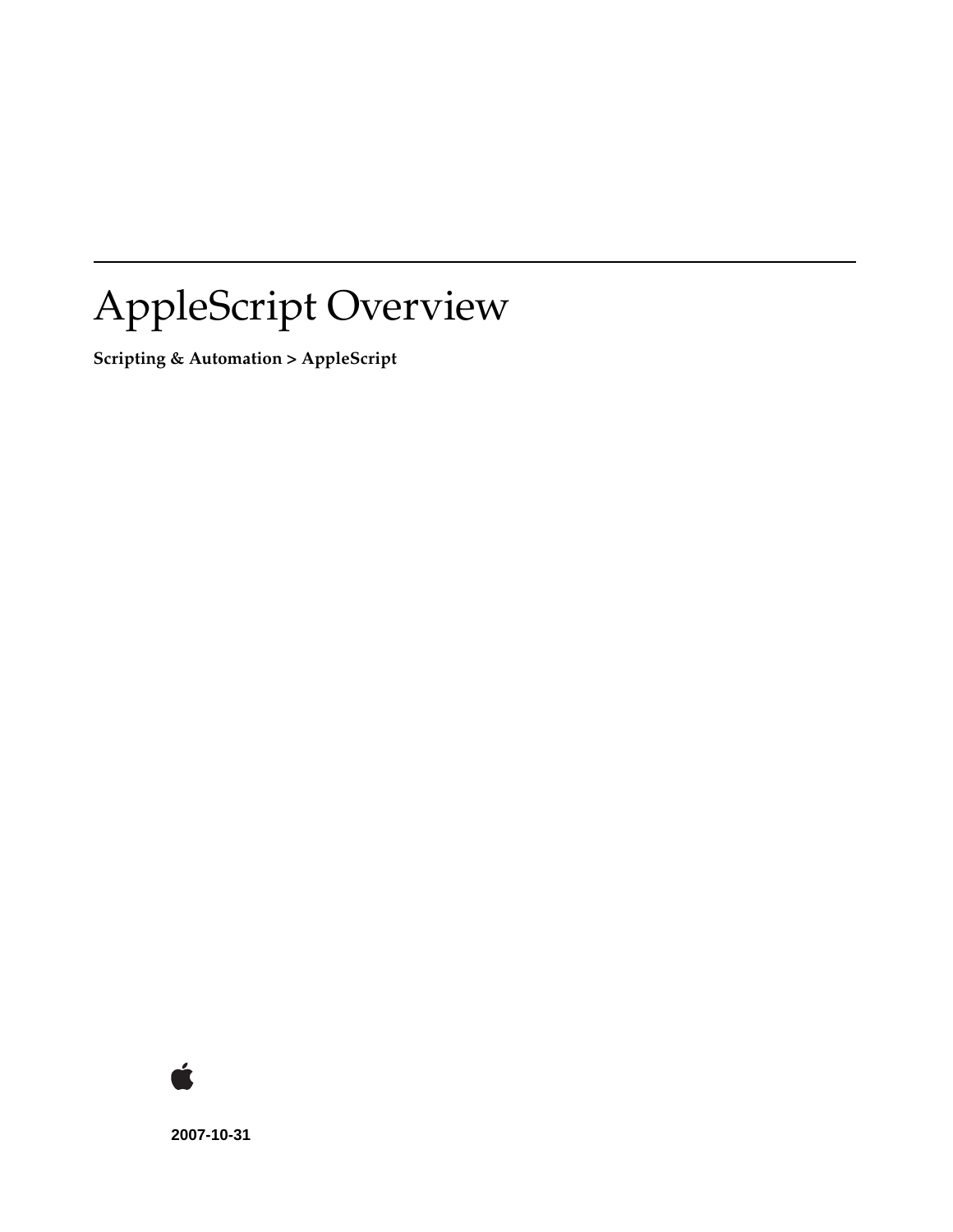#### á

Apple Inc. © 2002, 2007 Apple Inc. All rights reserved.

No part of this publication may be reproduced, stored in a retrieval system, or transmitted, in any form or by any means, mechanical, electronic, photocopying, recording, or otherwise, without prior written permission of Apple Inc., with the following exceptions: Any person is hereby authorized to store documentation on a single computer for personal use only and to print copies of documentation for personal use provided that the documentation contains Apple's copyright notice.

The Apple logo is a trademark of Apple Inc.

Use of the "keyboard" Apple logo (Option-Shift-K) for commercial purposes without the prior written consent of Apple may constitute trademark infringement and unfair competition in violation of federal and state laws.

No licenses, express or implied, are granted with respect to any of the technology described in this document. Apple retains all intellectual property rights associated with the technology described in this document. This document is intended to assist application developers to develop applications only for Apple-labeled computers.

Every effort has been made to ensure that the information in this document is accurate. Apple is not responsible for typographical errors.

Apple Inc. 1 Infinite Loop Cupertino, CA 95014 408-996-1010

.Mac is a registered service mark of Apple Inc.

Apple, the Apple logo, AppleScript, AppleScript Studio, Carbon, Cocoa, ColorSync, iChat, iPhoto, iTunes, Leopard, Mac, Mac OS, Objective-C, QuickTime, Safari, and Xcode are trademarks of Apple Inc., registered in the United States and other countries.

Finder is a trademark of Apple Inc.

Java and all Java-based trademarks are trademarks or registered trademarks of Sun Microsystems, Inc. in the U.S. and other countries.

UNIX is a registered trademark of The Open Group

Simultaneously published in the United States and Canada.

**Even though Apple has reviewed this document, APPLE MAKES NO WARRANTY OR REPRESENTATION, EITHER EXPRESS OR IMPLIED, WITH RESPECT TO THIS DOCUMENT, ITS QUALITY, ACCURACY, MERCHANTABILITY, OR FITNESS FOR A** PARTICULAR PURPOSE. AS A RESULT, THIS<br>DOCUMENT IS PROVIDED "AS IS," AND<br>YOU, THE READER, ARE ASSUMING THE **ENTIRE RISK AS TO ITS QUALITY AND ACCURACY.**

**IN NO EVENT WILL APPLE BE LIABLE FOR DIRECT, INDIRECT, SPECIAL, INCIDENTAL, OR CONSEQUENTIAL DAMAGES RESULTING FROM ANY DEFECT OR INACCURACY IN THIS DOCUMENT, even if advised of the possibility of such damages.**

THE WARRANTY AND REMEDIES SET<br>FORTH ABOVE ARE EXCLUSIVE AND IN<br>LIEU OF ALL OTHERS, ORAL OR WRITTEN,<br>EXPRESS OR IMPLIED. No Apple dealer, agent,<br>or employee is authorized to make any **modification, extension, or addition to this warranty.**

**Some states do not allow the exclusion or** limitation of implied warranties or liability for<br>incidental or consequential damages, so the<br>above limitation or exclusion may not apply to **you. This warranty gives you specific legal rights, and you may also have otherrights which vary from state to state.**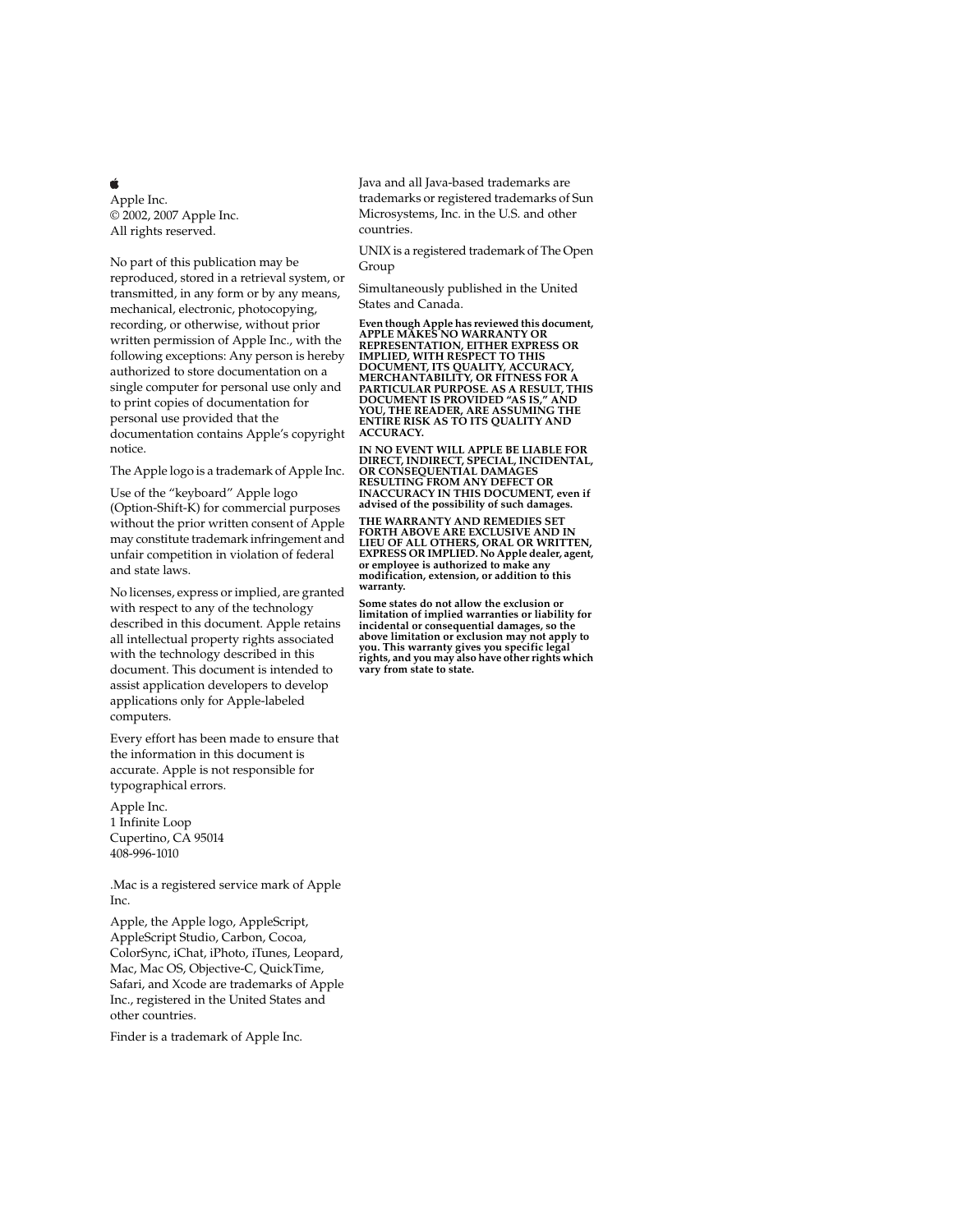#### Contents

#### [Introduction](#page-6-0) to AppleScript Overview 7

Who Should Read This [Document](#page-6-1) 7 [Organization](#page-6-2) of This Document 7 See [Also](#page-7-0) 8

About [AppleScript](#page-8-0) 9

When to Use [AppleScript](#page-9-0) 10 Limitations of [AppleScript](#page-9-1) 10

#### Open Scripting [Architecture](#page-12-0) 13

The Parts of the Open Scripting [Architecture](#page-12-1) 13 Apple [Events](#page-13-0) 14 Apple [Events](#page-14-0) Sent by the Mac OS 15 Script Execution in the Open Scripting [Architecture](#page-14-1) 15 Extending AppleScript with Coercions, Scripting Additions, and Faceless [Background](#page-15-0) [Applications](#page-15-0) 16 [Coercions](#page-15-1) 16 Scripting [Additions](#page-16-0) 17 Faceless Background [Applications](#page-16-1) 17

#### Scripting with [AppleScript](#page-18-0) 19

Script Editor and [AppleScript](#page-18-1) Scripts 19 A Simple [AppleScript](#page-18-2) Script 19 Script [Editor](#page-19-0) 20 [Interacting](#page-20-0) with the User in Scripts 21 What You Can [Control](#page-21-0) with Scripts 22 Using [AppleScript](#page-21-1) with Web Services 22 Using [AppleScript](#page-22-0) with Other Scripting Systems 23 Executing Shell Commands From [AppleScript](#page-22-1) Scripts 23 Executing [AppleScript](#page-22-2) Scripts as Shell Commands 23 Scripting the Terminal [Application](#page-22-3) 23 Using Other Scripting [Languages](#page-23-0) 24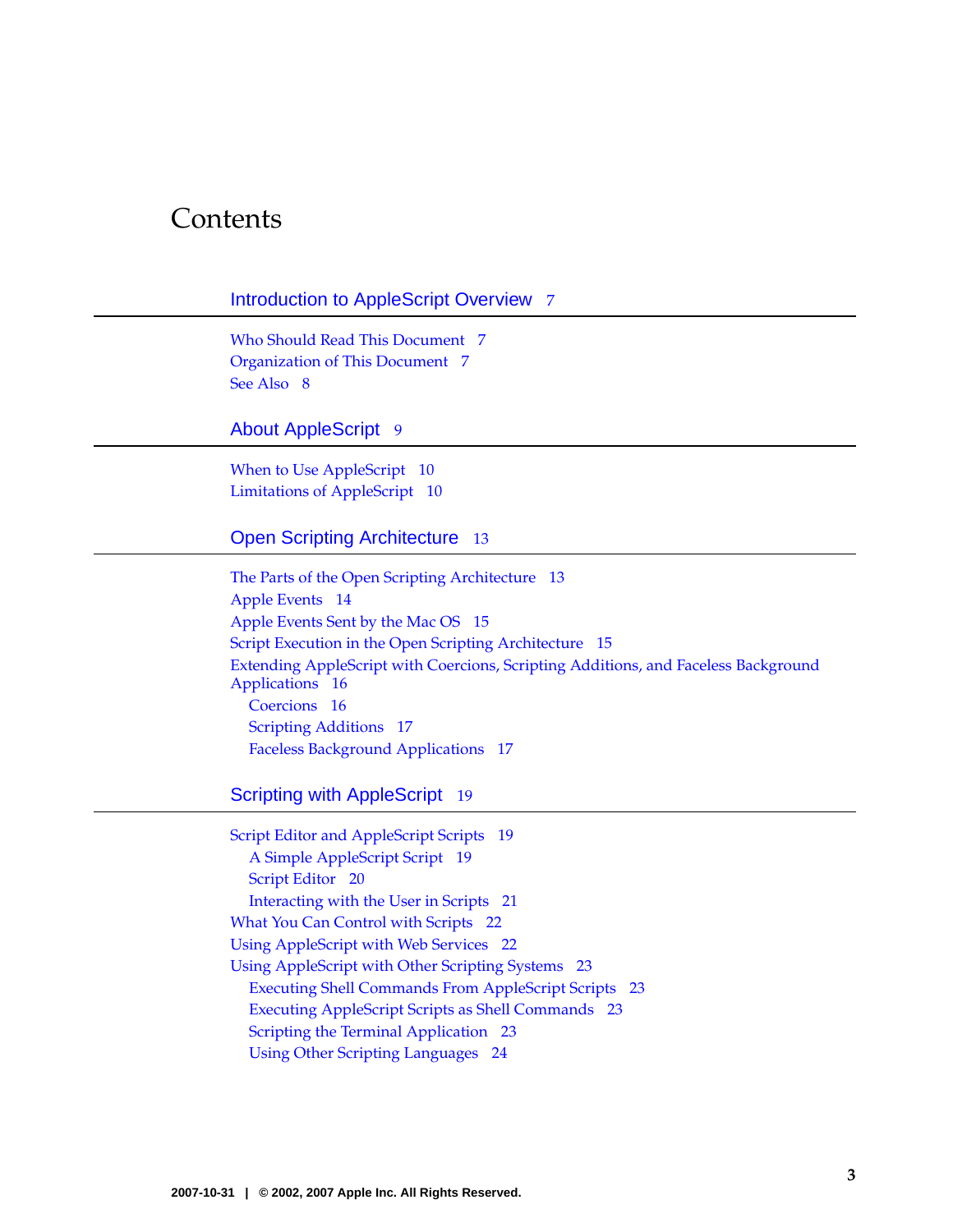Specifying Scripting [Terminology](#page-24-1) 25 [Determining](#page-25-0) What to Make Scriptable 26 [Registering](#page-25-1) to Receive Apple Events 26 Resolving Objects in the [Application](#page-26-0) 27 [Recording](#page-26-1) 27 [Creating](#page-27-0) and Sending Apple Events 28 [Executing](#page-27-1) Scripts 28 Summary of Operations in a Scriptable [Application](#page-27-2) 28 Mac OS X Support for Creating Scriptable [Applications](#page-28-0) 29 Support for Carbon [Applications](#page-29-0) 30 Support for Cocoa [Applications](#page-29-1) 30

[Scripting](#page-32-0) Bridge 33

[Automator](#page-34-0) 35

[AppleScript](#page-36-0) Studio 37

AppleScript Utilities and [Applications](#page-38-0) 39

[AppleScript](#page-38-1) Utility 39 Folder [Actions](#page-39-0) Setup 40 System Events and GUI [Scripting](#page-39-1) 40 Image [Events](#page-41-0) 42 [Database](#page-41-1) Events 42

[Document](#page-42-0) Revision History 43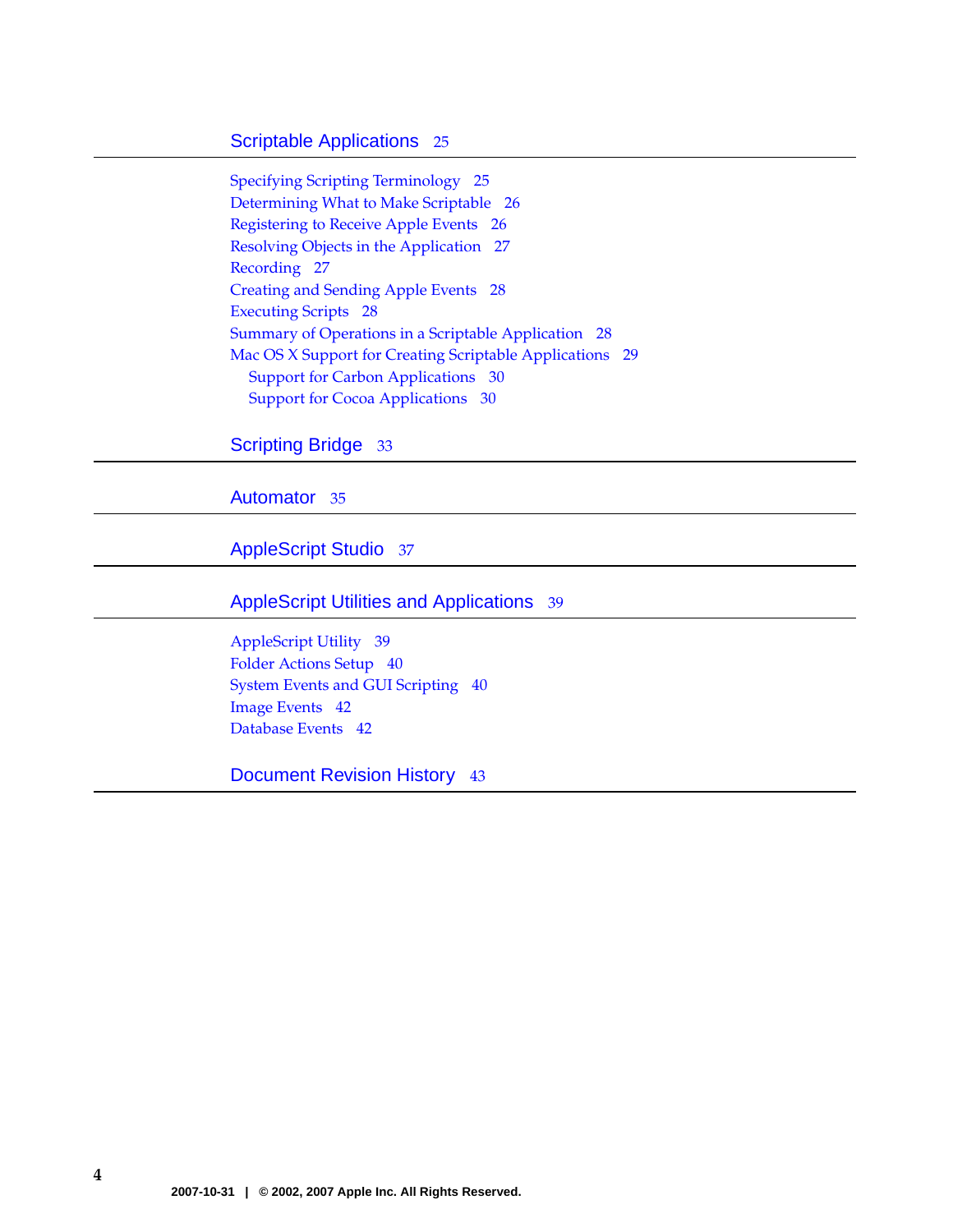# Figures and Listings

| <b>Open Scripting Architecture</b> 13 |                                                                                                                               |  |
|---------------------------------------|-------------------------------------------------------------------------------------------------------------------------------|--|
| Figure 1                              | How parts of the OSA work together in executing scripts 16                                                                    |  |
| <b>Scripting with AppleScript</b> 19  |                                                                                                                               |  |
| Figure 1<br>Listing 1                 | The Finder dictionary in Script Editor (in Mac OS X v10.5) 21<br>A script that counts the files in the Applications folder 19 |  |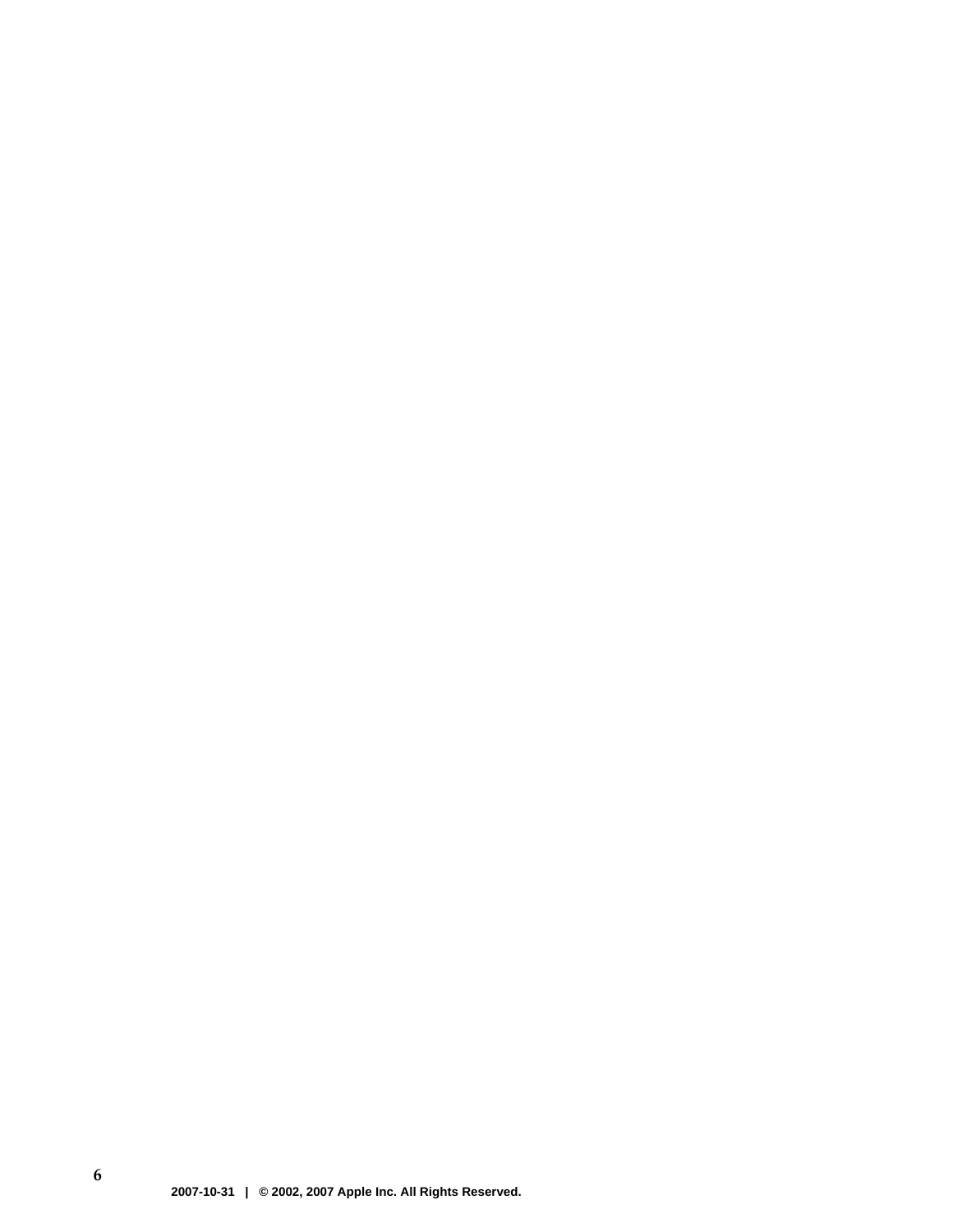# <span id="page-6-0"></span>Introduction to AppleScript Overview

*AppleScript Overview* provides a high-level overview of AppleScript and its related technologies to help you determine where you can use them in your work.

**Note:** For information on the universe of scripting technologies available on Mac OS X, see *Getting Started With Scripting & Automation*.

AppleScript is a scripting language that makes possible direct control of scriptable applications and of many parts of the Mac OS. A scriptable application is one that makes its operations and data available in response to AppleScript messages, called Apple events.

With scriptable applications, users can write scripts to automate operations, while developers can use AppleScript as an aid to rapid prototyping and automated testing. Developers can also use technologies including Apple events, AppleScript, Automator, and Scripting Bridge, to take advantage of services provided by other applications and by the Mac OS.

<span id="page-6-1"></span>AppleScript and Apple events are based on the Open Scripting Architecture, which is implemented byseveral Mac OS X frameworks. Apple provides a number of additional applications and technologies that enhance AppleScript or take advantage of its features.

## Who Should Read This Document

You should read *AppleScript Overview* to get a broad understanding of AppleScript and related automation technologies, and to determine where they fit into your development process.

This document may also be of interest if you write AppleScript scripts and would like to know more about the technology behind them.

<span id="page-6-2"></span>*AppleScript Overview* is intended for a general developer audience, but experience with some kind of scripting language is helpful. If you are starting from scratch, see *Getting Started with AppleScript*.

### Organization of This Document

This document contains the following: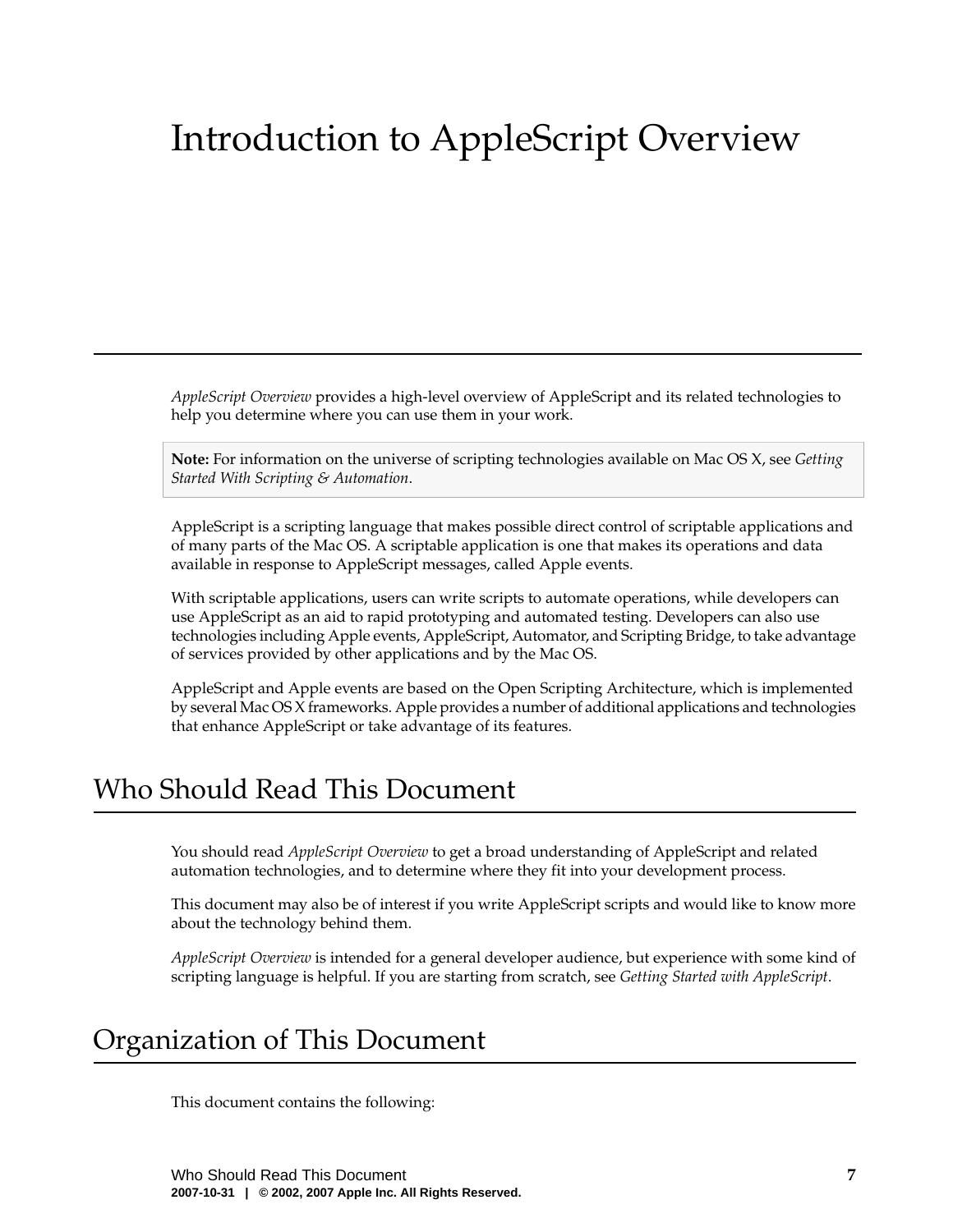- "About [AppleScript"](#page-8-0) (page 9) introduces AppleScript, describes when you might use it, and notes some limitations.
- "Open Scripting [Architecture"](#page-12-0) (page 13) describes the underlying technology used to implement AppleScript and Apple events. It also describes how to extend AppleScript.
- "Scripting with [AppleScript"](#page-18-0) (page 19) provides a brief description of how you work with AppleScript scripts. It also describes options for combining AppleScript scripting with other kinds of scripting.
- "Scriptable [Applications"](#page-24-0) (page 25) explains how scriptable applications work, including how they specify their scripting terminology, and describes the programming resources available for creating scriptable applications.
- ["Scripting](#page-32-0) Bridge" (page 33) describes a technology available starting in Mac OS X version 10.5 that generates Objective-C API for accessing scriptable applications.
- *["Automator"](#page-34-0)* (page 35) describes Apple's graphical automation program and how developers can take advantage of it.
- ["AppleScript](#page-36-0) Studio" (page 37) describes a technology for creating Mac OS X applications that can provide sophisticated user interfaces and be driven by AppleScript scripts.
- *"AppleScript Utilities and [Applications"](#page-38-0)* (page 39) describes utilities and applications that work with AppleScript or provide additional features you can use in AppleScript scripts.

## <span id="page-7-0"></span>See Also

You can find additional introductory information on AppleScript and related technologies in *Getting Started with AppleScript*.

There are also links to related documentation throughout *AppleScript Overview*.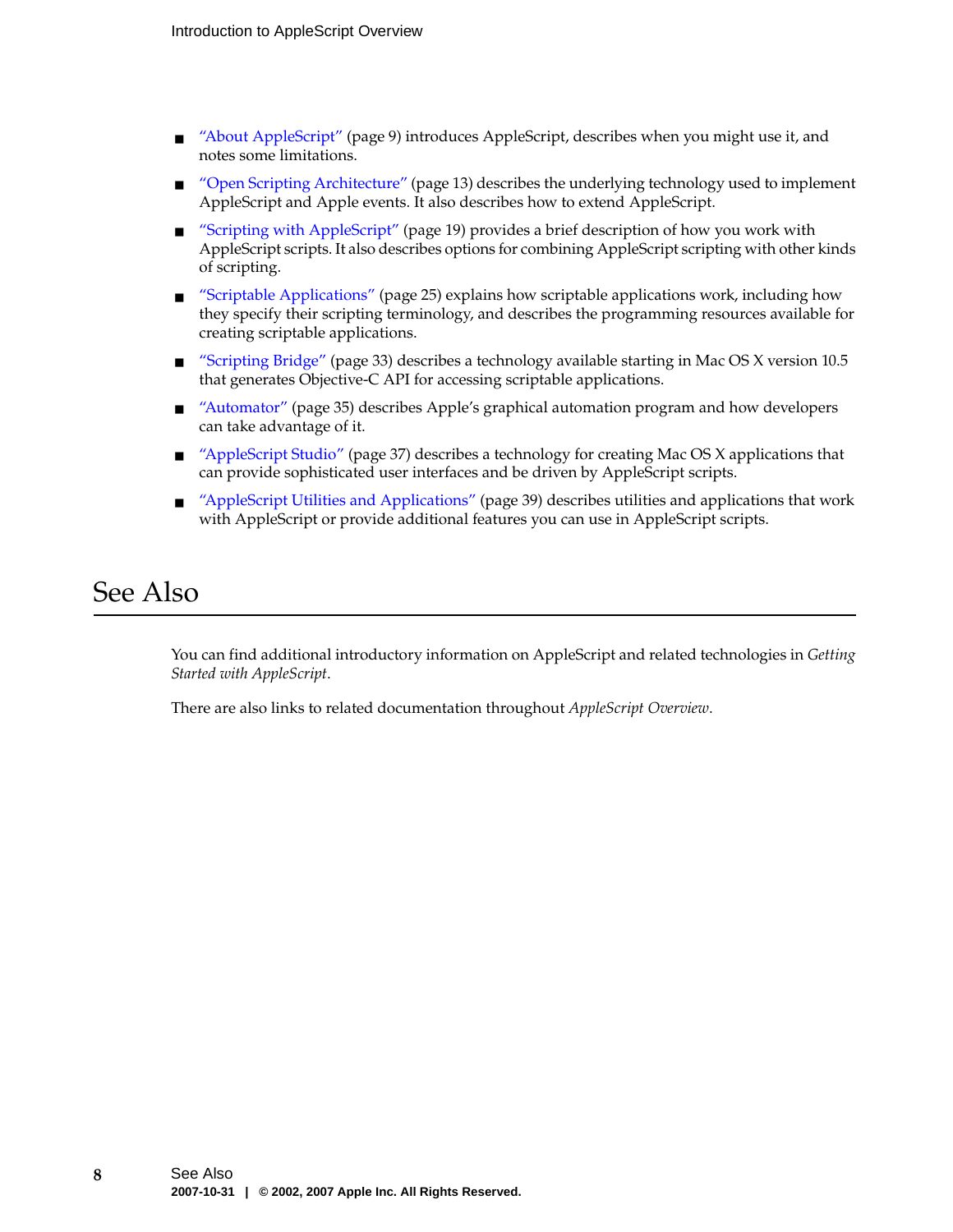# <span id="page-8-0"></span>About AppleScript

**AppleScript** is a scriptinglanguage that provides direct control of scriptable applications and scriptable parts of the Mac OS. A **scriptable application** is one that can respond to a variety of Apple events by performing operations or supplying data. An **Apple event** is a type of interprocess message that can encapsulate commands and data of arbitrary complexity. By providing an API that supports these mechanisms, the "Open Scripting [Architecture"](#page-12-0) (page 13) makes possible one of the most powerful features in Mac OS X—the ability to write scripts that automate operations with multiple applications.

You can use AppleScript scripts to perform repetitive tasks, automate complex workflows, control applications on local or remote computers, and access web services. Because script writers (or scripters) can access features in any scriptable application, they can combine features from many applications. For example, a script might make remote procedure calls to a web service to get stock quotes, add the current stock prices to a database, then graph information from the database in a spreadsheet application. From controlling an image-processing workflow to performing quality assurance testing for a suite of applications, AppleScript makes automation possible.

While the AppleScript scriptinglanguage (described in [AppleScript](http://developer.apple.com/documentation/AppleScript/Conceptual/AppleScriptLangGuide/index.html) Language Guide, and in a number of detailed third-party books) uses an English-like terminology which may appear simple, it is a rich, object-oriented language, capable of performing complicated programming tasks. However, its real strength comes from providing access to the features available in scriptable applications. If you make your application scriptable, it will help scripters get their work done, and quite likely become indispensable to their work process.

The ["Automator"](#page-34-0) (page 35) application, available starting in Mac OS X version 10.4, lets users work in a graphical interface to put together complex, automated workflows. Workflows consist of one or more actions, which are provided by Apple, by developers, and by scripters, and can be written in AppleScript and in other languages, including Objective-C. Starting in Mac OS X v10.5, developers can incorporate workflows directly in their applications, providing another mechanism for accessing features of other applications and the Mac OS.

["Scripting](#page-32-0) Bridge" (page 33), available starting in Mac OS X version 10.5, provides an automated process for creatingan Objective-C interface to scriptable applications. This allows Cocoa applications and other Objective-C code to efficiently access features of scriptable applications, using native Objective-C syntax. Some other scripting languages, such as Ruby and Python, can use Scripting Bridge, but also have their own software bridges to access features of scriptable applications—for more information, see *Getting Started With Scripting & Automation*.

AppleScript has several other new or improved features in Mac OS X v10.5, including full support for Unicode text, additional support for identifying and working with application objects in scripts, 64-bit support, more accurate and useful error messages, and additional scriptability in Apple technologies such as iChat and the Dock. For more information, see [AppleScript](http://www.apple.com/applescript/features/) Features.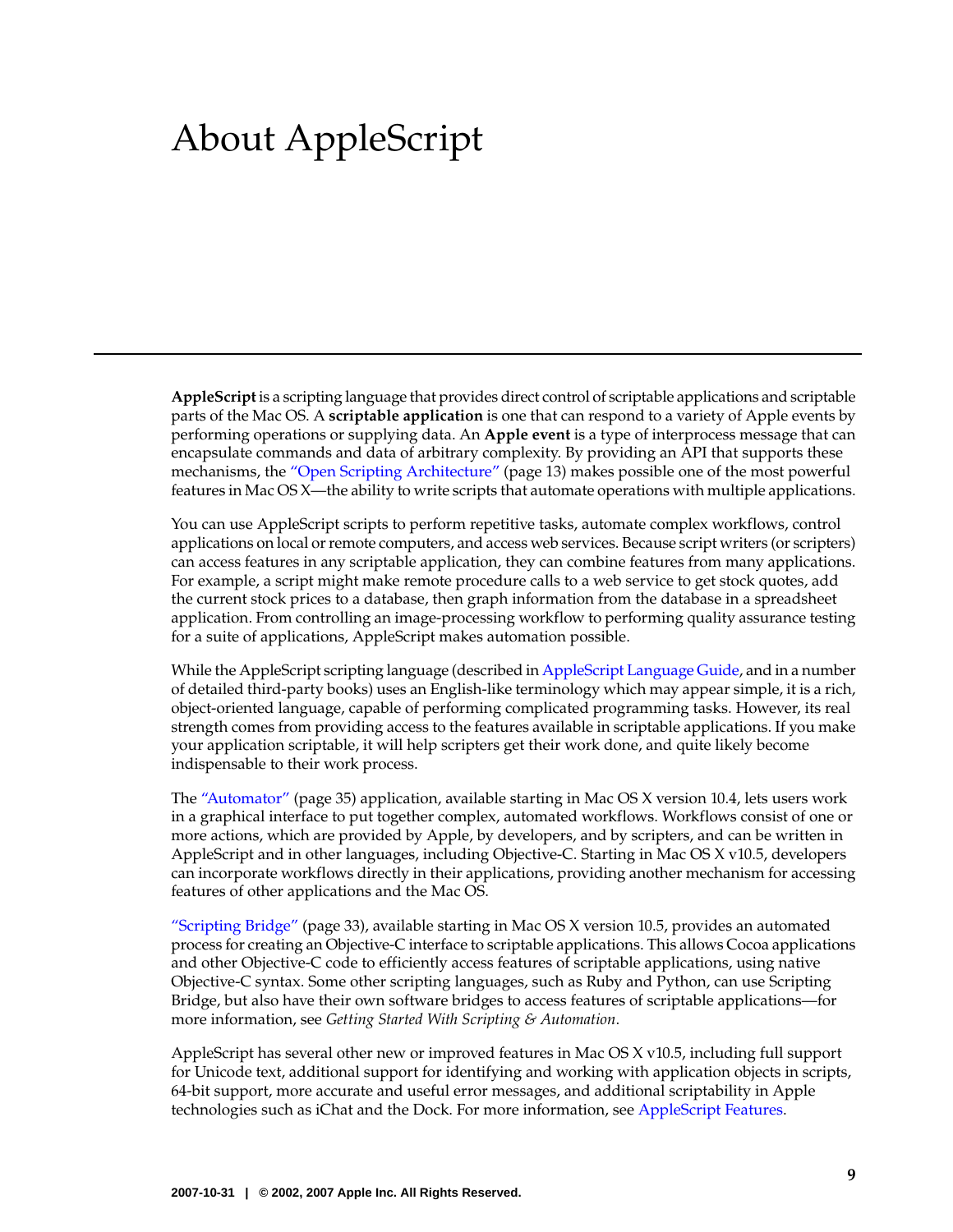### <span id="page-9-0"></span>When to Use AppleScript

The following are common scenarios in which you might use AppleScript or related technologies in your development work.

You're creating or updating an application for Mac OS X and you want it to be scriptable. As a scriptable application, users can invoke it in their AppleScript scripts and you can write scripts to perform automated testing during development. You can also make the application accessible to Automator users, or access it through Apple's Scripting Bridge, or through open source bridge technologies, using languages such as Objective-C, Ruby, and Python.

For information on these technologies, see "Scriptable [Applications"](#page-24-0) (page 25), ["Scripting](#page-32-0) [Bridge"](#page-32-0) (page 33), and ["Automator"](#page-34-0) (page 35) in this document and the related learning paths in *Getting Started With Scripting & Automation* and *Getting Started with AppleScript*.

"Framework and Language Support," in About Apple Events in *Apple Events Programming Guide*, describes trade-offs involved in developing scriptable applications in procedural and object-oriented languages, and in using support provided by the Carbon APIs or the Cocoa application framework.

You're interested in automating repetitive operations, whether in development or in other work, using scripts or ["Automator"](#page-34-0) (page 35) workflows.

For information on working with scripts, see "Scripting with [AppleScript"](#page-18-0) (page 19) in this document, as well the learning paths in *Getting Started with AppleScript*.

To learn about applications and technologies that extend AppleScript and help it work with graphic images, XML, propertylists, databases, and othertechnologies, see ["AppleScript](#page-38-0) Utilities and [Applications"](#page-38-0) (page 39).

You're looking for a way to do rapid application development. For example, you may want to quickly create a user interface to test your code, or add an interface to a faceless development tool.

["AppleScript](#page-36-0) Studio" (page 37) allows you to create applications with complex user interfaces that are driven by AppleScript scripts or by code written in other languages (or by a combination of the two). Developing a Studio test application with Xcode and Interface Builder, you can be up and running in a minimum of time.

Again, you'll find a starting point for working with AppleScript Studio in the learning paths in *Getting Started with AppleScript*.

## <span id="page-9-1"></span>Limitations of AppleScript

The AppleScript scripting language excels in its ability to call on multiple applications, but was not designed to perform task-specific functions itself. So, for example, you cannot use AppleScript to efficiently perform intensive math operations or lengthy text processing. However, you can use AppleScript in combination with shell scripts, Perl scripts, and other scripting languages. This allows you to work with the most efficient language for the task at hand. For related information, see ["Using](#page-22-0) [AppleScript](#page-22-0) with Other Scripting Systems" (page 23).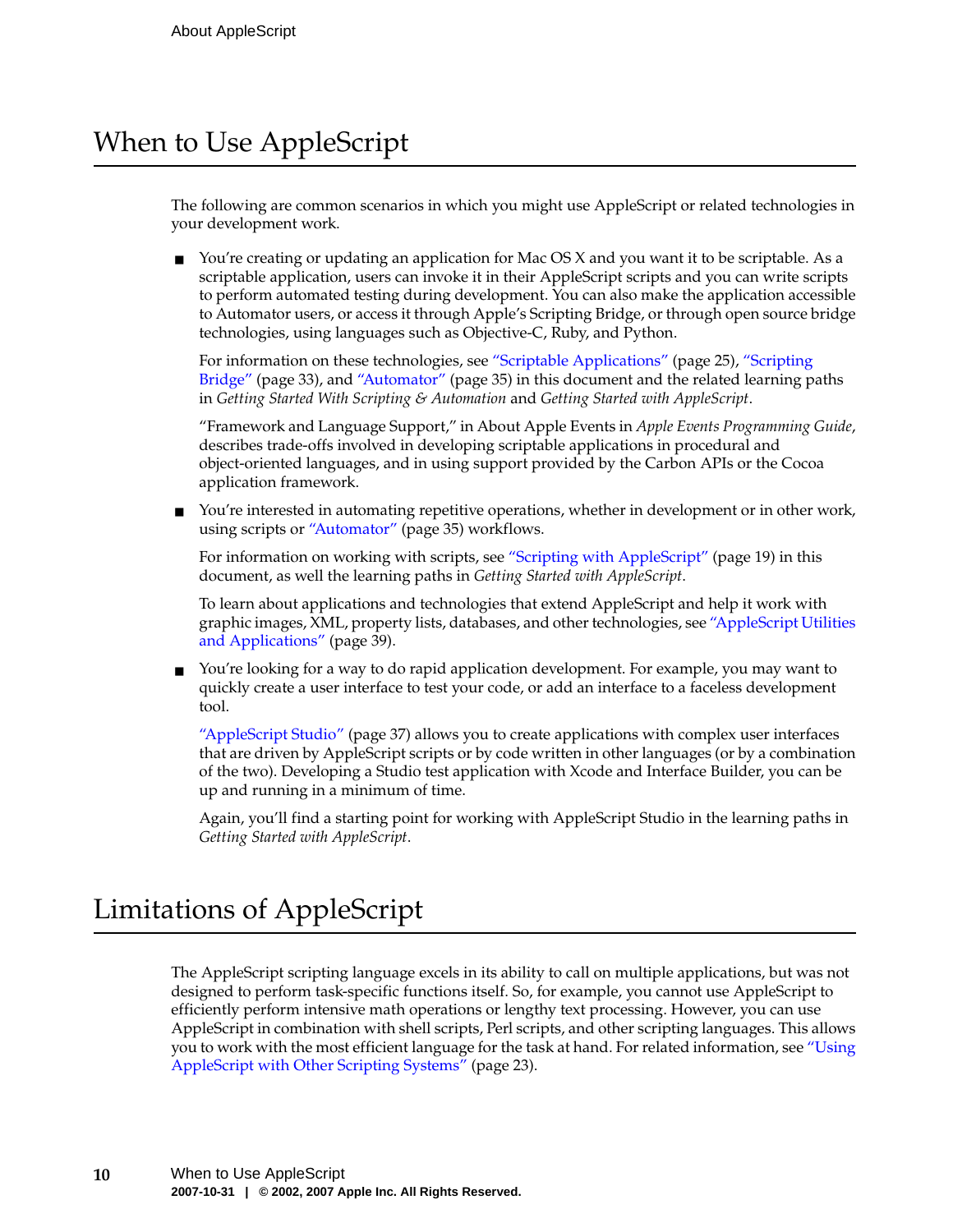While you can save AppleScript scripts as applications, AppleScript provides a minimum of user interface options. However, you can use ["AppleScript](#page-36-0) Studio" (page 37) when you need to provide a more complex interface.

AppleScript relies on developers to build scriptability into their applications. However, a mechanism called GUI scripting, introduced with Mac OS X version 10.3, does allow some scripting of applications that do not contain code for responding to Apple events. For more information, see ["System](#page-39-1) Events and GUI [Scripting"](#page-39-1) (page 40).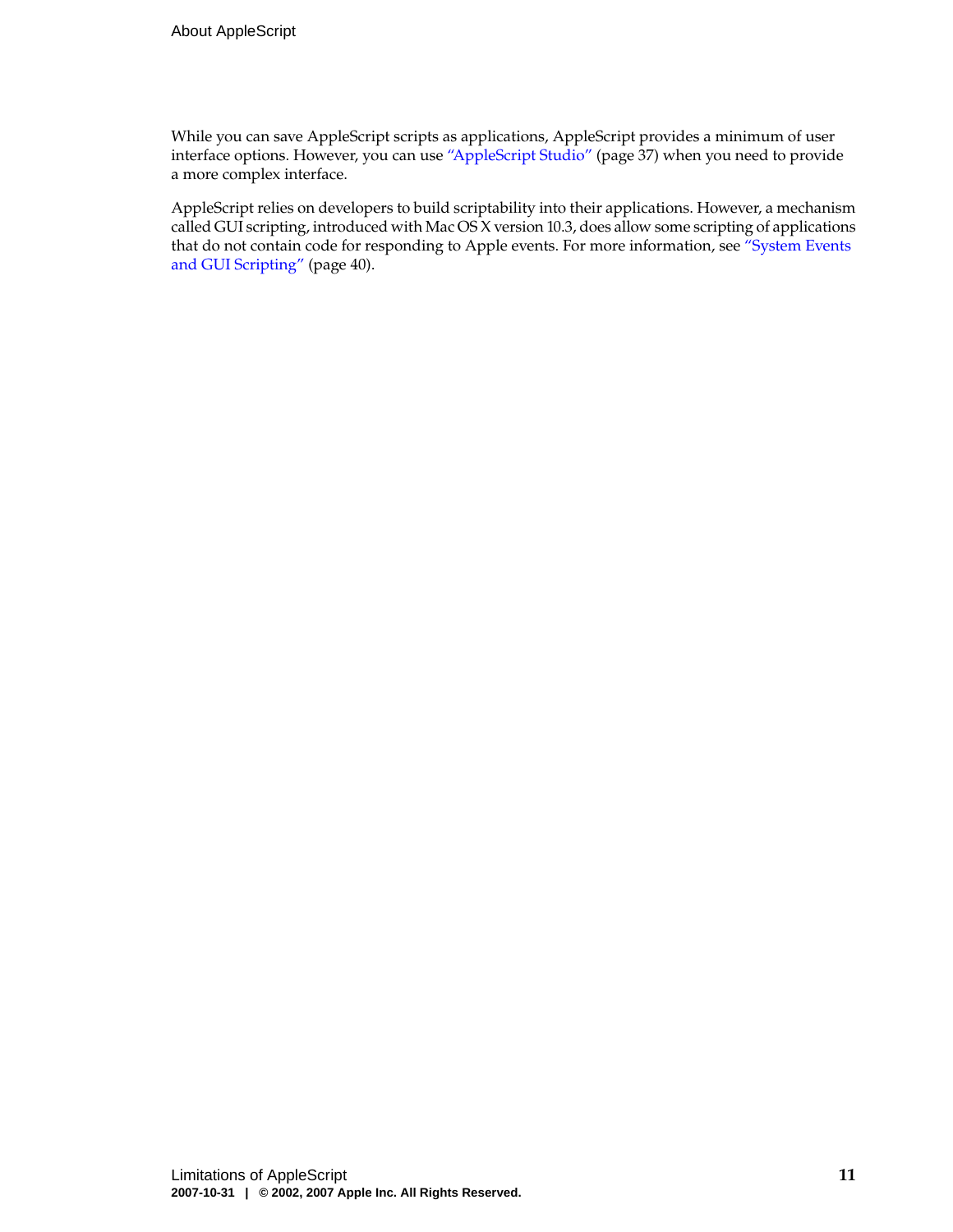About AppleScript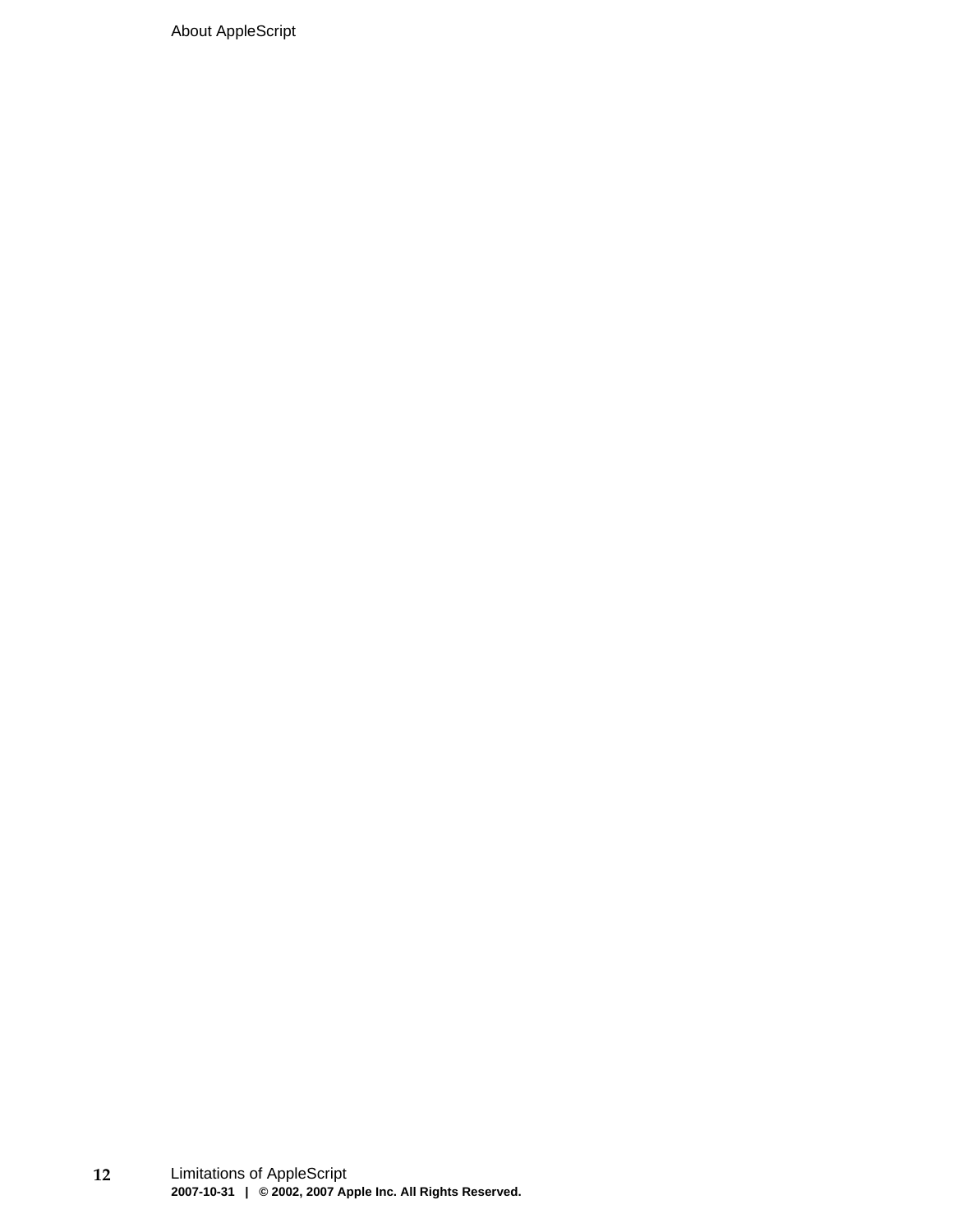# <span id="page-12-0"></span>Open Scripting Architecture

The **Open Scripting Architecture (OSA)** provides a standard and extensible mechanism for interapplication communication in Mac OS X. Communication takes place through the exchange of Apple events, a type of message designed to encapsulate commands and data of any complexity.

Apple events provide an event dispatching and data transport mechanism that can be used within a single application, between applications on the same computer, and between applications on different computers. The OSA defines data structures, a set of common terms, and a library of functions, so that applications can more easily create and send Apple events, as well as receive them and extract data from them.

**Note:** Apple events are not always the most efficient or appropriate mechanism for communicating between processes. Mac OS X offers other mechanisms, including distributed objects, notifications, sockets, ports, streams, shared memory, and Mach messaging. These mechanisms are described in "IPC and Notification Mechanisms" in System-Level Technologies in *Mac OS X Technology Overview*.

The OSA supports several powerful features in Mac OS X:

- the ability to create scriptable applications (described in "Scriptable [Applications"](#page-24-0) (page 25))
- the ability for users to write scripts that combine operations from multiple scriptable applications
- the ability to communicate between applications with Apple events

#### <span id="page-12-1"></span>The Parts of the Open Scripting Architecture

Applications that need full access to the Open Scripting Architecture can get it by linking with the Carbon framework. Some applications that work with Apple events (especially those with minimal user interface requirements) may be able to obtain all the services they need by linking to the Core Services framework.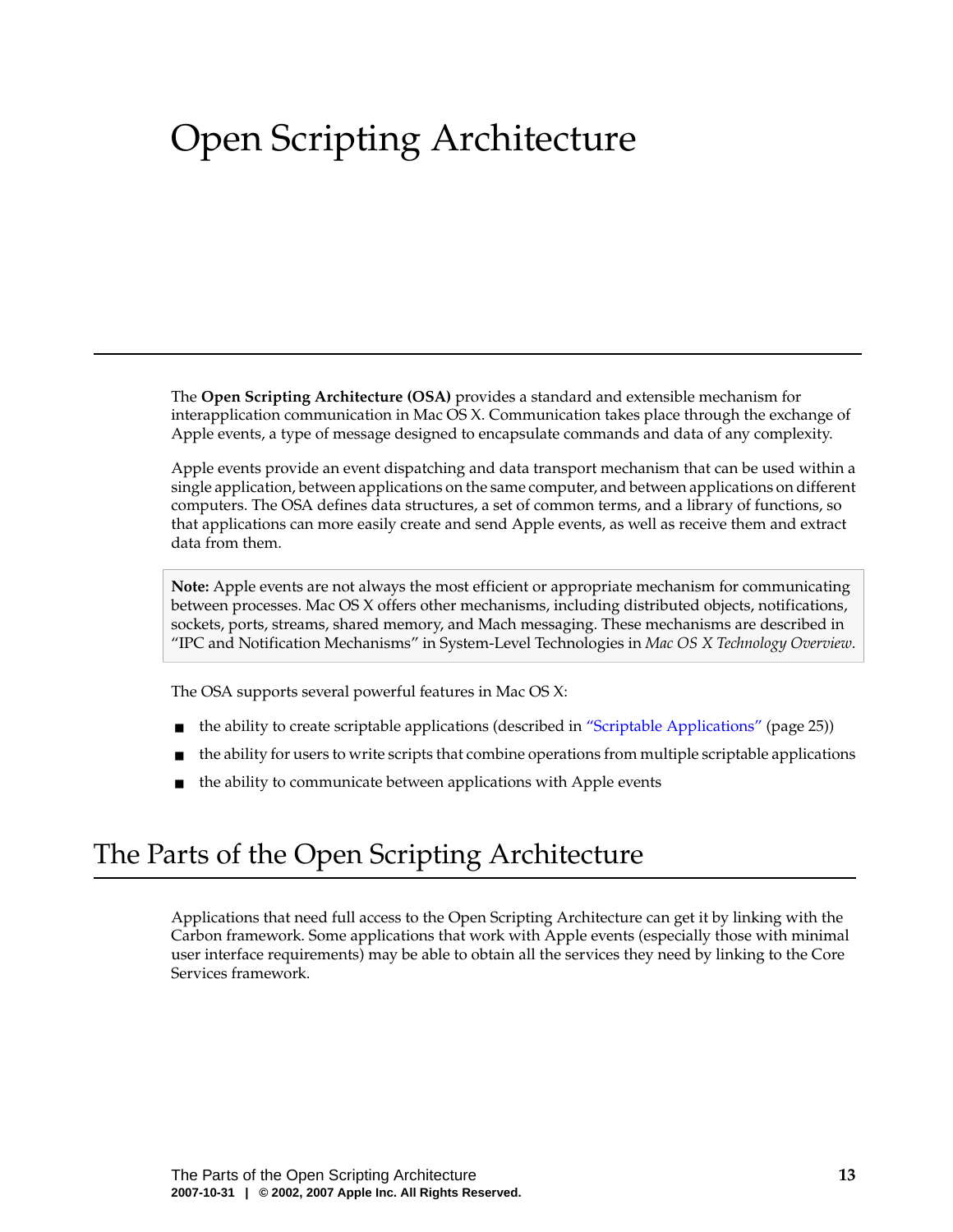**Note:** A **framework** is a type of bundle (or directory in the file system) that packages software with the resources that software requires, including the headers that define its interface. Frameworks are typically located in /System/Library/Frameworks, though they may be nested inside other frameworks.

The Open Scripting Architecture is made up of the following parts:

■ The **Apple Event Manager** provides an API for sendingand receiving Apple events andworking with the information they contain. It supplies the underlying support for creating scriptable applications. It is implemented in AE.framework, a subframework of CoreServices.framework. (Prior to Mac OS X version 10.5, the AE.framework was a subframework of ApplicationServices.framework.)

This framework also defines constants that developers can use to support a standard vocabulary for Apple events among different applications.

For API documentation, see *Apple Event Manager Reference*. For conceptual documentation and code samples, see *Apple Events Programming Guide*.

- The **Carbon umbrella framework** includes the HIToolbox framework, which in turn defines certain functions used in processing and sending Apple events (for example, in the header file Interaction.h).
- The **Open Scripting framework** defines standard data structures, routines, and resources for creating scripting components, which support scripting languages. Because of its standard interface, applications can interact with any scripting component, regardless of its language. This framework provides API for compiling, executing, loading, and storingscripts. It is implemented in OpenScripting.framework, a subframework of Carbon.framework.

For documentation, see *Open Scripting Architecture Reference*.

■ The AppleScript component (in System/Library/Components) implements the AppleScript language, which provides a way for scripts to control scriptable applications.

The AppleScript language is described in *AppleScript Language Guide*, as well as in a number of third-party books.

# <span id="page-13-0"></span>Apple Events

The Apple event is the basic message for interprocess communication in the Open Scripting Architecture. With Apple events, you can gather all the data necessary to accomplish a high level task into a single package that can be passed across process boundaries, evaluated, and returned with results.

An Apple event consists of a series of nested data structures, each identified by one or more four-character codes (also referred to as Apple event codes). These data structures, as well as the codes and the headerfiles inwhich theyare defined, are described in *Apple Events Programming Guide*. That document also provides conceptual information about Apple events and programmingexamples that work with them. For a list of four-character codes and their related terminology used by Apple, see *AppleScript Terminology and Apple Event Codes Reference*. Your application can reuse these terms and codes whenever it performs an equivalent function.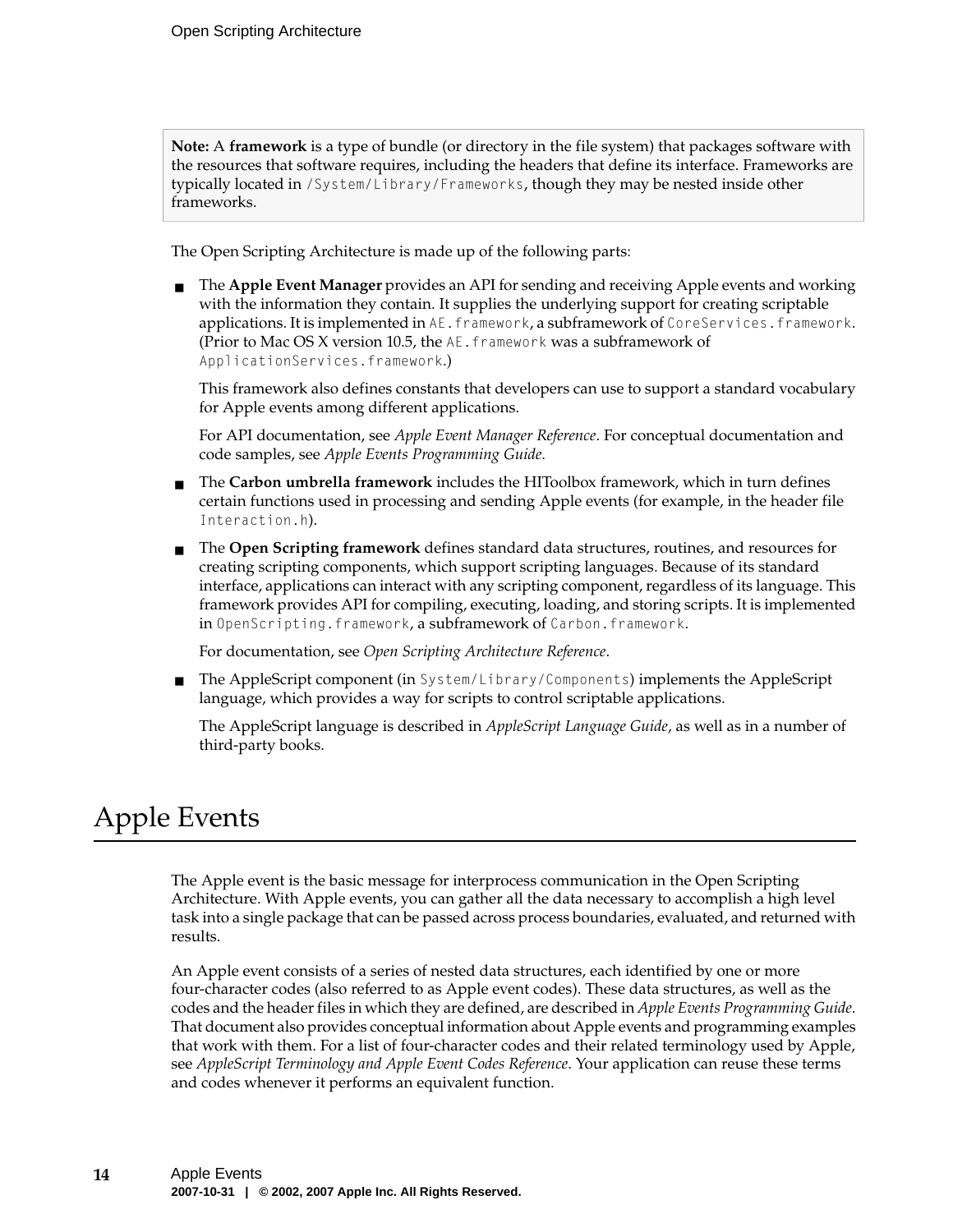# <span id="page-14-0"></span>Apple Events Sent by the Mac OS

The Mac OS takes advantage of Apple events to communicate with applications, such as to notify an application that it has been launched or should open or print a list of documents. Applications that present a graphical user interface must be able to respond to whichever of these events make sense for the application. For example, all such applications can be launched and quit, but some may not be able to open or print documents.

For detailed information on the events sent by the Mac OS and how to respond to them, see:

- For Carbon applications: "Handling Events Sent by the Mac OS" in Responding to Apple Events in *Apple Events Programming Guide*.
- For Cocoa applications: How Cocoa Applications Handle Apple Events in *Cocoa Scripting Guide*.

# <span id="page-14-1"></span>Script Execution in the Open Scripting Architecture

The Open Scripting Architecture allows users to control multiple applications with scripts written in a variety of scripting languages. Each scripting language has a corresponding scripting component. The AppleScript component supports the AppleScript language. When a scripting component executes a script, statements in the script may result in Apple events being sent to applications.

Although AppleScript is the most widely used language (and the only one provided by Apple), developers are free to use the Open Scripting Architecture to create scripting components for other scripting languages. Depending on the implementation, scripts written in these languages may be able to communicate with scriptable applications.

Figure 1 shows what happens when the "Script [Editor"](#page-19-0) (page 20) application executes an AppleScript script that targets the Mail application. Script Editor calls functions in the Open Scripting framework. The Open Scripting framework communicates through the AppleScript component, which in turn uses the Apple Event Manager to send any required Apple events to the Mail application. If a reply is requested, the Mail application returns information in a reply Apple event.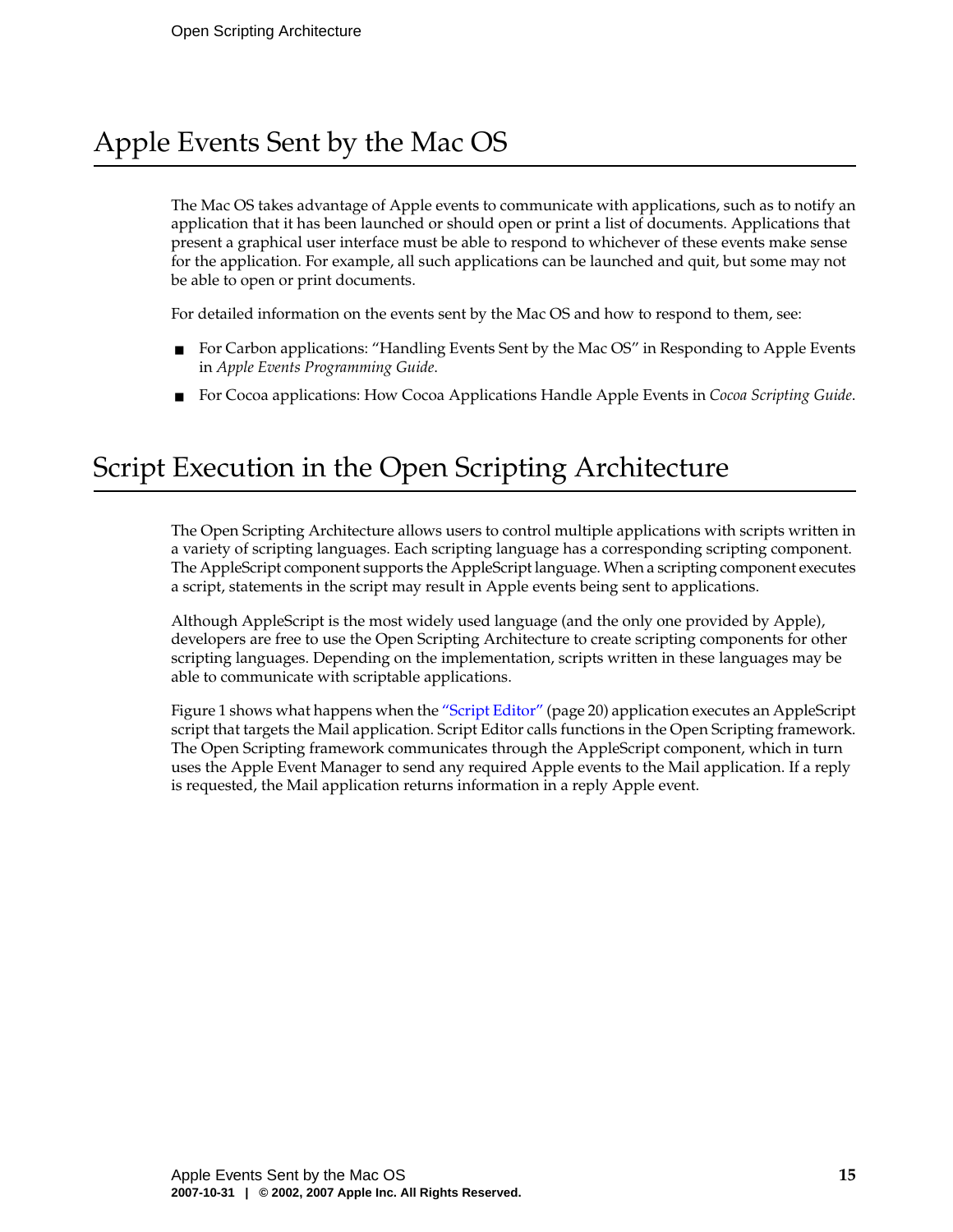

<span id="page-15-2"></span>**Figure 1** How parts of the OSA work together in executing scripts

Applications can also call Apple Event Manager functions directly to send Apple events to other applications and get replies from them (not shown in Figure 1).

# <span id="page-15-0"></span>Extending AppleScript with Coercions, Scripting Additions, and Faceless Background Applications

<span id="page-15-1"></span>Developers can extend AppleScript by creating bundles that provide command handlers and coercion handlers. The bundles can be applications or scripting additions. However, in many cases the best solution for extending AppleScript is to provide features through a faceless background application—that is, a sort of invisible server application.

#### Coercions

**Coercion** is the process of converting the information in an Apple event from one type to another. A **coercion handler** is a function that provides coercion between two (or possibly more) data types. Mac OS X provides default coercion between many standard types. For a complete listing, see Default Coercion Handlers in *Apple Events Programming Guide*.

Coercion is available to both scripts and applications. In a script, for example, the following statement coerces the numeric value 1234 to the string value "1234".

set myString to 1234 as text

A scriptable application can specify a type when it uses an Apple Event Manager function to extract data from an Apple event. If the data is not already in the specified type, the Apple Event Manager will attempt to coerce it to that type. An application can provide coercion handlers for its own data types, as described in Writing and Installing Coercion Handlers in *Apple Events Programming Guide*.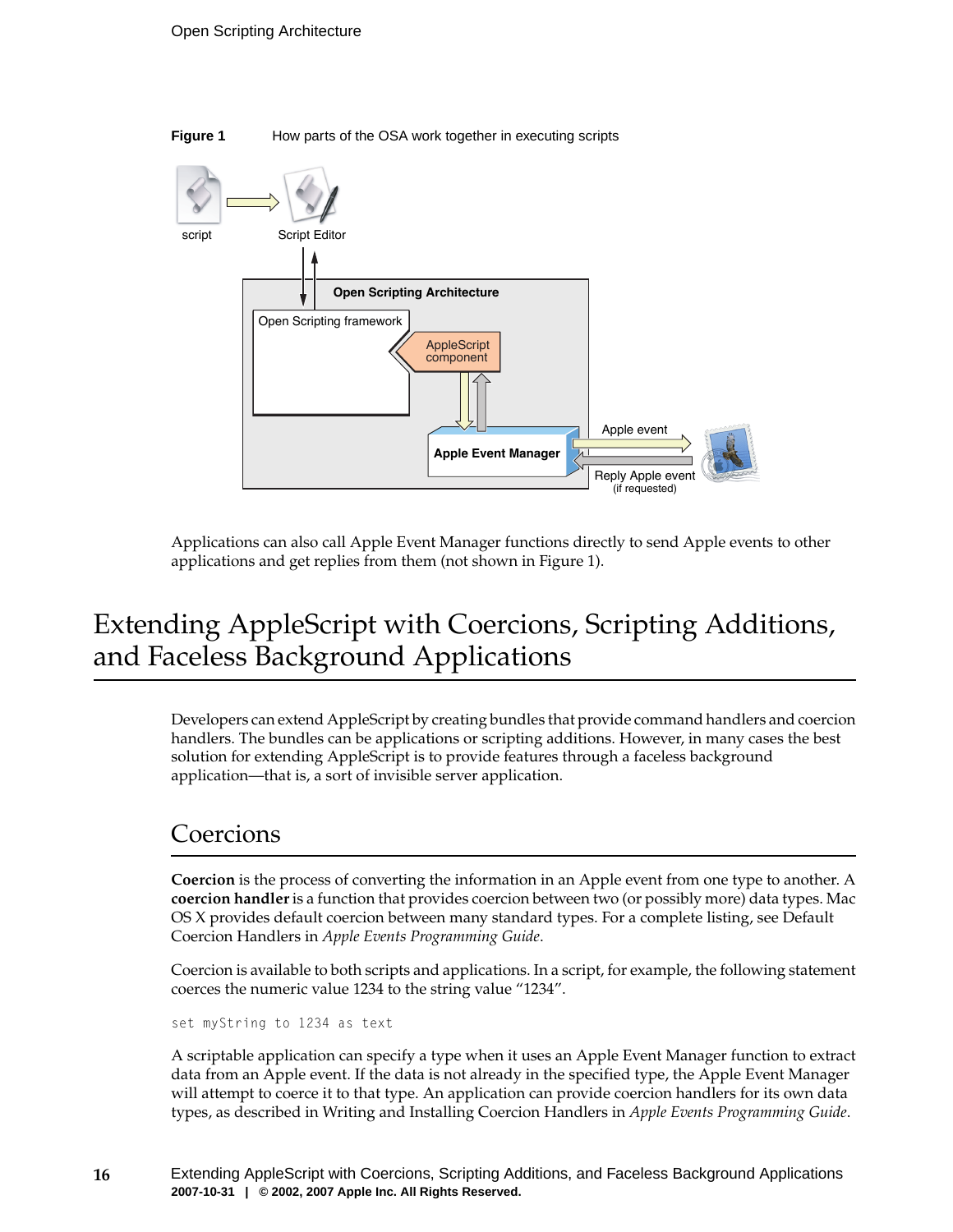## <span id="page-16-0"></span>Scripting Additions

A **scripting addition** is a file or bundle that provides AppleScript commands or coercions. A single scripting addition can contain multiple handlers. For example, the Standard Additions scripting addition in Mac OS X (filename StandardAdditions.osax), includes commands for using the Clipboard, obtaining the path to a file, speaking text, executing shell scripts, and more. The commands provided by the Standard Additions are available to all scripts. To see what terminology a scripting addition provides, you can examine its dictionary, as described in ["Displaying](#page-19-1) Scripting [Dictionaries"](#page-19-1) (page 20).

Terms introduced by scripting additions exist in the same name space as AppleScript terms and application-defined terms. While this has the advantage of making a service globally available, it also means that terms from scripting additions can conflict with other terms, polluting the global name space. Debugging scripting additions can also be difficult. Because you can not simply set breakpoints in your own code, you may need to use sampling, profiling, and various other tools to determine where a problem lies. (See "Faceless Background [Applications"](#page-16-1) (page 17) for an approach that avoids these problems.)

A scripting addition provides its services by installing event handlers (for commands) or coercion handlers (for coercions) in an application's system dispatch tables. The handlers for the Standard Additions (and for any other scripting additions installed by the Mac OS in /System/Library/ScriptingAdditions) get installed if the application calls API in the Open Scripting framework, or if the application specifically loads a scripting addition. An application can also specifically load other scripting additions from other locations.

<span id="page-16-1"></span>For information on writing scripting additions, see Technical Note TN1164, Native Scripting [Additions.](http://developer.apple.com/technotes/tn/tn1164.html) For information on loading scripting additions, see Technical Q&A QA1070, Loading [Scripting](http://developer.apple.com/qa/qa2001/qa1070.html) Additions Without [Initializing](http://developer.apple.com/qa/qa2001/qa1070.html) Apple Script in Mac OS X.

### Faceless Background Applications

A faceless background application (now more commonly referred to as an agent), is one that, as its name implies, runs in the background and has no visible user interface. By creating a scriptable agent, you can provide services without some of the disadvantages of scripting additions. For example, you can develop and debug in a standard application environment, and any terminology you provide does not pollute the global name space—it is available only within a script's  $t \in \mathbb{N}$  statement that targets the agent.

You can install your agent directly, but if it is intended for use with another application, you can put it in the Resources folder of the application it supports. That promotes ease of use by allowing a drag-and-drop installation process, and will minimize users stumbling across the agent and asking "What is this for?" The agent will be launched whenever it is referenced in a tell statement. It can be told to quit, and you can also set it up to time out, so it can get unloaded when it is no longer in use.

Apple provides a number of scriptable services through agents, as described in ["System](#page-39-1) Events and GUI [Scripting"](#page-39-1) (page 40), "Image [Events"](#page-41-0) (page 42), and ["Database](#page-41-1) Events" (page 42). For example, scripts can use the System Events application to perform operations on property list files.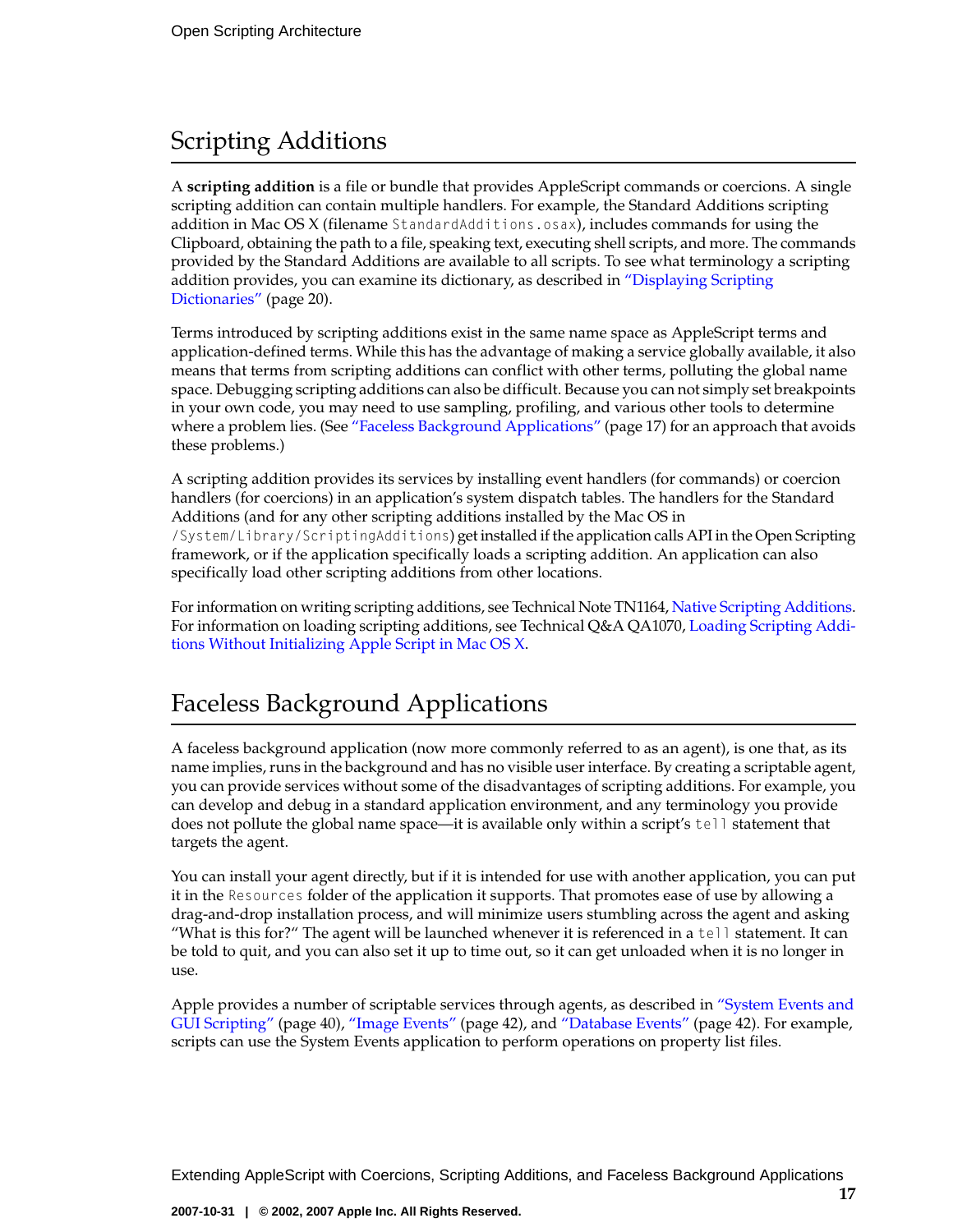Open Scripting Architecture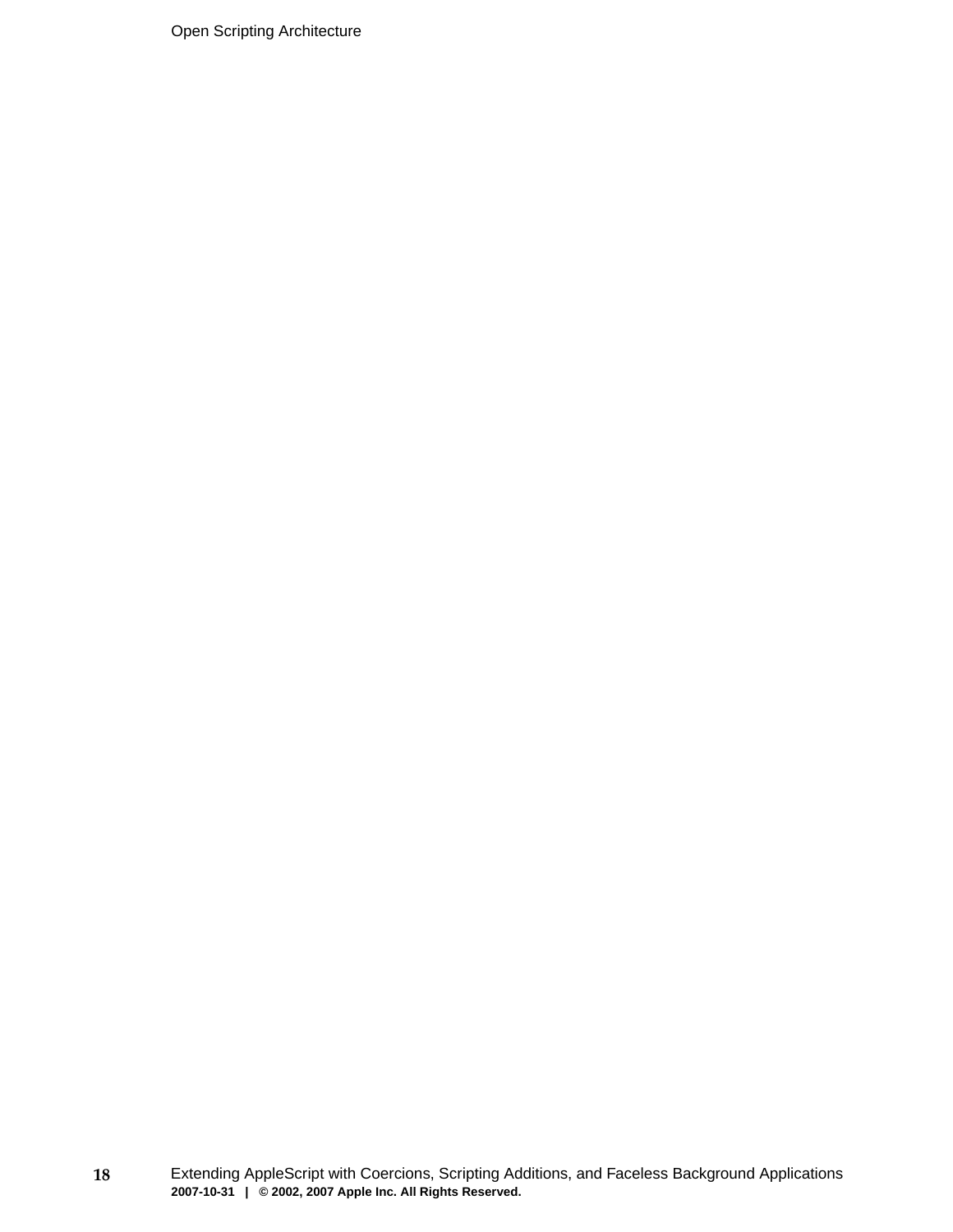# <span id="page-18-0"></span>Scripting with AppleScript

The following is a brief introduction to AppleScript scripts, tools for working with them, and information on using AppleScript scripts together with other scripting systems. For related documents, see the learning paths in *Getting Started with AppleScript*.

### <span id="page-18-1"></span>Script Editor and AppleScript Scripts

An [AppleScript](http://developer.apple.com/documentation/AppleScript/Conceptual/AppleScriptLangGuide/index.html) script consists of one or more statements, written in a syntax described in AppleScript [Language](http://developer.apple.com/documentation/AppleScript/Conceptual/AppleScriptLangGuide/index.html) Guide (and in a number of third-party books). AppleScript defines some scripting terms, while scriptable applications and parts of the Mac OS specify additional terms for scriptable features they support. Scripting terminologies generally use common English words, resulting in scripts that are easier to read. For example, the following is a valid script statement:

display dialog "Welcome to AppleScript."

<span id="page-18-2"></span>Users can compile and execute scripts with the "Script [Editor"](#page-19-0) (page 20) application and can save them in various executable formats, including as stand-alone applications.

#### A Simple AppleScript Script

<span id="page-18-3"></span>Listing 1 shows an AppleScript script that simply returns the number of files in the Applications folder on the current system disk (denoted by startup disk, a term understood by the Finder). If the folder cannot be found, the script returns a count of zero. This script counts just files in the specified folder, not folders or the files they might contain.

**Listing 1** A script that counts the files in the Applications folder

```
tell application "Finder"
   if folder "Applications" of startup disk exists then
       return count files in folder "Applications" of startup disk
   else
       return 0
   end if
end tell
```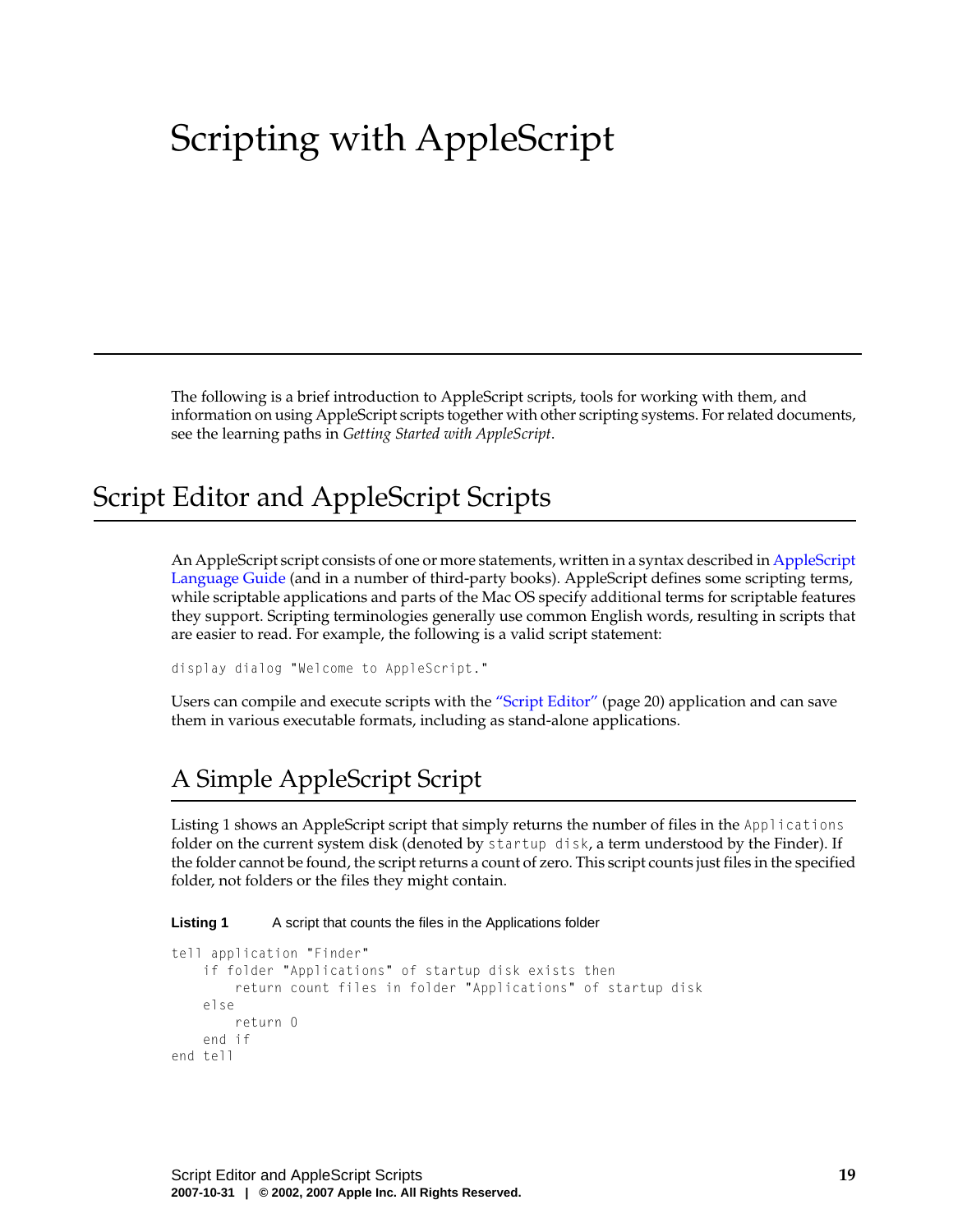When a script is compiled and executed, some statements perform basic operations, such as assigning a variable or returning a value. A statement that targets a scriptable application results in an Apple event being sent to that application. The application can return information to the script in a reply Apple event.

The script in Listing 1 causes an Apple event to be sent to the Finder, which locates the Applications folder on the startup disk, counts the files in it, and returns that value. The if...then...else structure is one of several standard programming language features that AppleScript supports.

#### <span id="page-19-0"></span>Script Editor

The Script Editor application is located in /Applications/AppleScript. It provides the ability to edit, compile, and execute scripts, display application scripting terminologies, and save scripts in a variety of formats, such as compiled scripts, applications, bundled applications, and plain text.

Script Editor can display the result of executing an AppleScript script and can display a log of the Apple events that are sent during execution of a script. In the Script Editor Preferences, you can also choose to keep a history of recent results or event logs.

<span id="page-19-1"></span>Script Editor has text formatting preferences for various types of script text, such as language keywords, comments, and so on. You can also turn on or off the Script Assistant, a code completion tool that can suggest and fill in scripting terms as you type. In addition, Script Editor provides a contextual menu to insert many types of boilerplate script statements, such as conditionals, comments, and error handlers.

#### Displaying Scripting Dictionaries

You can choose File > Open Dictionary in Script Editor to examine the scripting dictionary of a scriptable application or scripting addition on your computer. Or you can drag an application icon to the Script Editoricon to display its dictionary (if it has one). You can also open scripting dictionaries in Xcode.

To display a list that includes just the scriptable applications and scripting additions provided by the Mac OS, choose Window > Library. Double-click an item in the list to display its dictionary. Figure 1 shows the dictionary for the Finder application in Mac OS X version 10.5. The dictionary is labeled as "Finder.sdef". The sdef format, along with other terminology formats, is described in ["Specifying](#page-24-1) Scripting [Terminology"](#page-24-1) (page 25).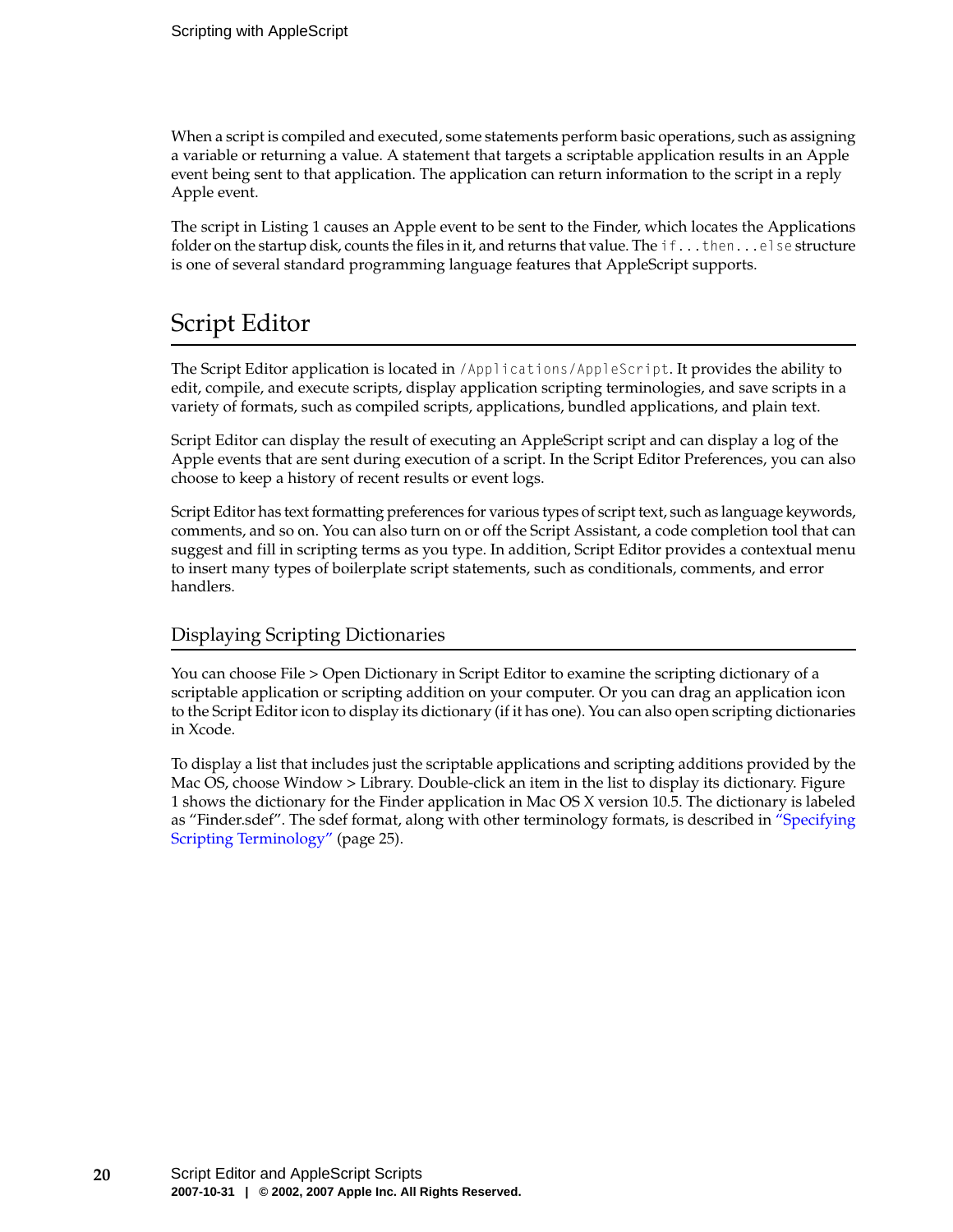|                                                                                                                                                                 | $\bullet$ Finder sdef                                                                                                                                                                             |                                                                                                       |
|-----------------------------------------------------------------------------------------------------------------------------------------------------------------|---------------------------------------------------------------------------------------------------------------------------------------------------------------------------------------------------|-------------------------------------------------------------------------------------------------------|
| 昌<br>$\mathsf{A}$<br>A                                                                                                                                          | ■ 是                                                                                                                                                                                               | Q- Terminology                                                                                        |
| <b>Text Size</b><br>Back/Forward                                                                                                                                | View<br>Print                                                                                                                                                                                     | Search                                                                                                |
| <b>Standard Suite</b><br><b>Finder Basics</b><br>Finder items<br>Containers and folders<br>Files<br>Window classes<br>Legacy suite<br><b>S</b> Type Definitions | open)<br><b>O</b> print<br>Þ<br><b>Q</b> quit<br>Þ<br>activate<br>Þ<br>C close<br>Þ<br>count<br>þ-<br>data size<br>b.<br>c delete<br>b.<br>duplicate<br>cexists<br><b>O</b> make<br><b>C</b> move |                                                                                                       |
| <b>Standard Suite</b>                                                                                                                                           | select                                                                                                                                                                                            | ۰<br>Common terms that most applications should support                                               |
|                                                                                                                                                                 |                                                                                                                                                                                                   |                                                                                                       |
| <b>open</b> $v:$ Open the specified object(s)<br>open specifier : list of objects to open                                                                       | [using specifier] : the application file to open the object with<br>sent to the application that opens the direct object                                                                          | [with properties record]: the initial values for the properties, to be included with the open command |
| <b>print</b> $v$ : Print the specified object(s)                                                                                                                |                                                                                                                                                                                                   |                                                                                                       |
| <b>print</b> specifier: list of objects to print                                                                                                                | application that prints the direct object                                                                                                                                                         | [with properties record] : optional properties to be included with the print command sent to the      |
| quit $v:$ Quit the Finder                                                                                                                                       |                                                                                                                                                                                                   |                                                                                                       |

#### <span id="page-20-1"></span>**Figure 1** The Finder dictionary in Script Editor (in Mac OS X v10.5)

#### Debugging and Third Party Products

Script Editor supports only simple debugging strategies, such as logging event output and inserting speak or display dialog statements within scripts. However, there are a number of third-party products for working with AppleScript, some of them quite powerful. For example, there are script editors and tools for monitoring and debugging scripts, Apple events, and scriptable applications. Some of these third-party products are listed at the [AppleScript](http://www.apple.com/applescript/resources.html) Resources web page.

For ["AppleScript](#page-36-0) Studio" (page 37) applications, you can use Xcode's debugging to set breakpoints in scripts, evaluate variables, step through scripts, and so on.

<span id="page-20-0"></span>For information on debugging scriptable applications and Apple events, see the documents *Cocoa Scripting Guide* and *Apple Events Programming Guide*.

#### Interacting with the User in Scripts

AppleScript provides little direct support for interacting with the user in scripts. However, the Standard Additions scripting addition provides terminology for obtaining various choices from the user. For example, it includes commands for letting the user choose an application, a color, a file, a filename,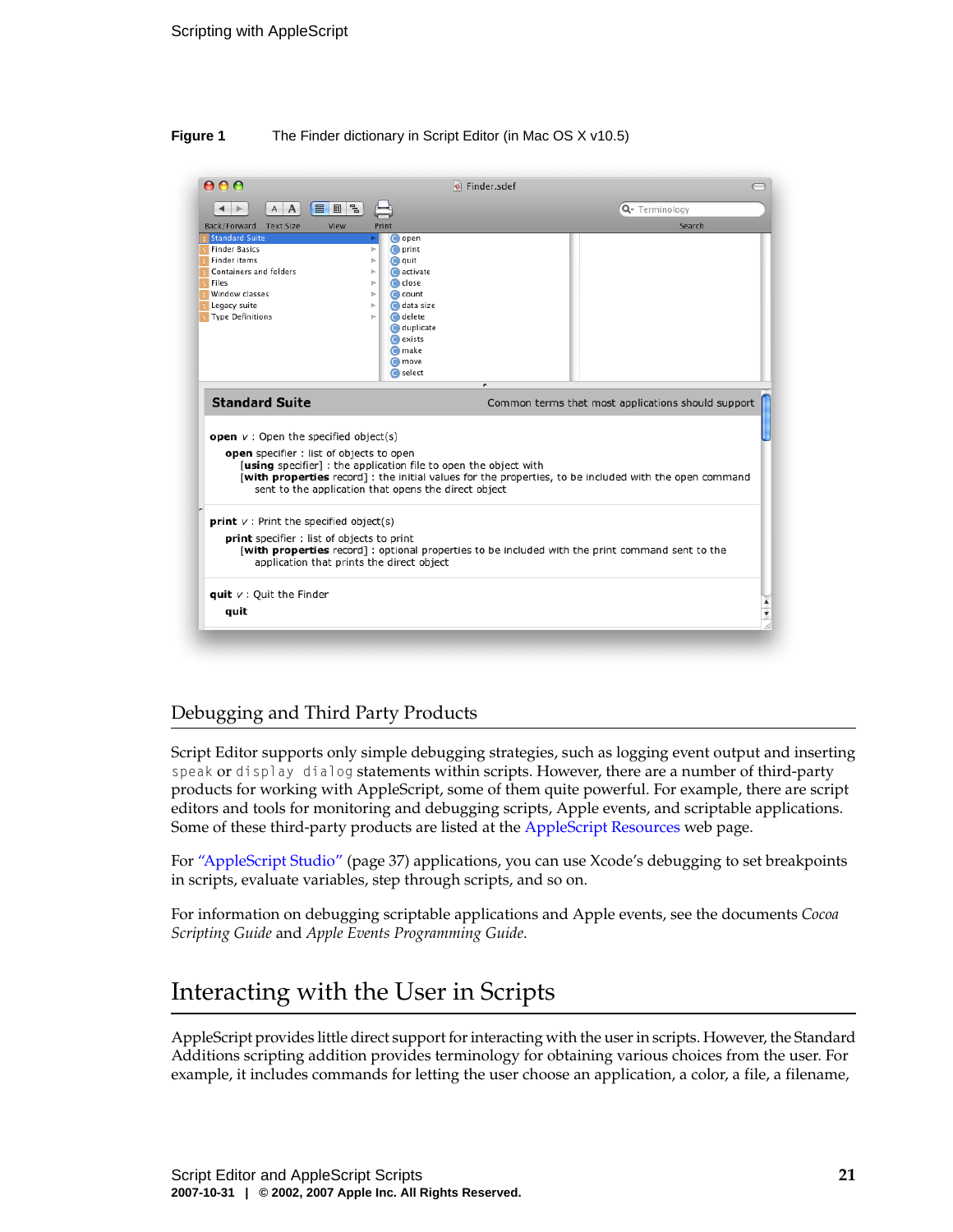and so on. It also provides the display dialog command, which allows you to display a dialog with various options for text labels, buttons, and text input. Scripting Additions are described in ["Extending](#page-15-0)" AppleScript with Coercions, Scripting Additions, and Faceless Background [Applications"](#page-15-0) (page 16).

In cases where you need a more complex interface, you can use ["AppleScript](#page-36-0) Studio" (page 37), which supports a broad range of user-interface items.

# <span id="page-21-0"></span>What You Can Control with Scripts

Many applications from Apple are scriptable and you can also script some parts of the Mac OS. For example, the Finder, iTunes, QuickTime Player, and Mail are highly scriptable. For a complete list, see the Scriptable [Applications](http://www.apple.com/applescript/resources.html) web page at the [AppleScript](http://www.apple.com/applescript/) website. For more information on scriptability provided by Apple, see "AppleScript Utilities and [Applications"](#page-38-0) (page 39).

**Note:** You can also control many Apple technologies and applications with ["Automator"](#page-34-0) (page 35), which is available starting in Mac OS X version 10.4.

Many third-party applications are scriptable—their advertising and packaging usually mention if they are scriptable. The documentation for a scriptable application typically lists the AppleScript terminology that the application understands. You can also determine if an application is scriptable by attempting to examine its dictionary with the Script Editor application, as described in ["Displaying](#page-19-1) Scripting [Dictionaries"](#page-19-1) (page 20).

**Note:** For a list of scriptable applications from all parties, see "Scriptable Applications" at the [Mac-](http://macscripter.net/)[Scripter](http://macscripter.net/) website.

# <span id="page-21-1"></span>Using AppleScript with Web Services

XML-RPC and SOAP are remote procedure call protocols that support exchanging commands and information over the Internet. Starting with Mac OS X version 10.1, AppleScript and the Apple Event Manager provide XML-RPC and SOAP support such that:

- Scripters can make XML-RPC calls and SOAP requests from scripts.
- Developers can make XML-RPC calls and SOAP requests from applications or other code by sending Apple events.

For documentation on using AppleScript with web services, see *XML-RPC and SOAP Programming Guide* (some examples may be out of date). For additional sources and examples, see Web [Services.](http://www.apple.com/applescript/resources.html) For information on developing web content and applications for the web in Mac OS X, see *Getting Started with Internet and Web*.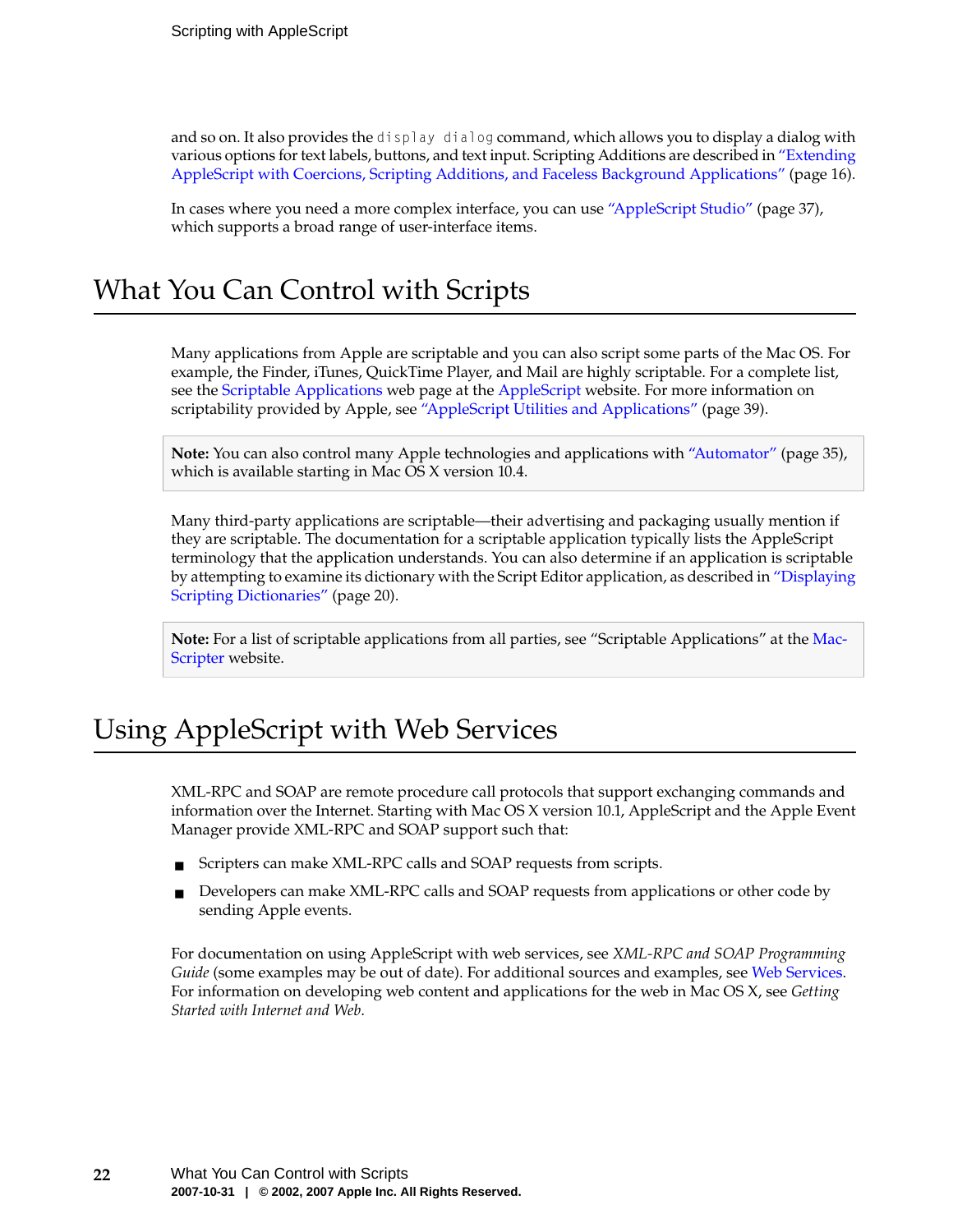# <span id="page-22-0"></span>Using AppleScript with Other Scripting Systems

Mac OS X supports a UNIX-like shell environment that is familiar to many developers. That support includes the Terminal application, located in /Applications/Utilities,which you can use to open shell windows and execute shell scripts. AppleScript provides two convenient mechanisms to interact with a shell environment: you can execute shell commands from within AppleScript scripts and you can execute AppleScript scripts as shell commands.

### <span id="page-22-1"></span>Executing Shell Commands From AppleScript Scripts

AppleScript provides the do shell script command to support executing a shell command as part of an AppleScript script. For example, the following script statement uses a do shell script command to change the directory to the current user's home directory and obtain a list of the files found there. The list information is stored in the AppleScript variable fileInfo:

set fileInfo to do shell script "cd  $\sim$ ; ls"

The do shell script command is primarily of use to scripters. Although applications can execute AppleScript scripts that use the do shell script command, they have more efficient options for executing shell commands, as described in "Support for Carbon [Applications"](#page-29-0) (page 30) and ["Support](#page-29-1) for Cocoa [Applications"](#page-29-1) (page 30). For more information on the do shell script command, see Technical Note TN2065, do shell script in [AppleScript](http://developer.apple.com/technotes/tn2002/tn2065.html).

### <span id="page-22-2"></span>Executing AppleScript Scripts as Shell Commands

To execute AppleScript scripts as shell commands in a Terminal window or shell script file, you can use the osacompile command and the osascript command (located in /usr/bin). The former compiles an AppleScript script,while the latter executes a plain text or a compiled AppleScript script. Man pages provide documentation for these commands. For example, type man osascript in a Terminal window to get information on the osascript command.

Starting in Mac OS X version 10.5, there is a command-line tool to display compiled scripts as text, osadecompile. Again, see the man page for details.

<span id="page-22-3"></span>Also starting in Mac OX X v10.5, AppleScript allows use of the # symbol as a comment-to-end-of-line token (the traditional double hyphen (--) is also still supported). This means that you can make a plain AppleScript script into a Unix executable by beginning it with the following line and giving it execute permission.

#!/usr/bin/osascript

# Scripting the Terminal Application

The Terminal application is itself scriptable. For example, you can use the do script command to execute text as a shell script or command. To see the operations Terminal supports, you can examine its scripting dictionary with Script Editor.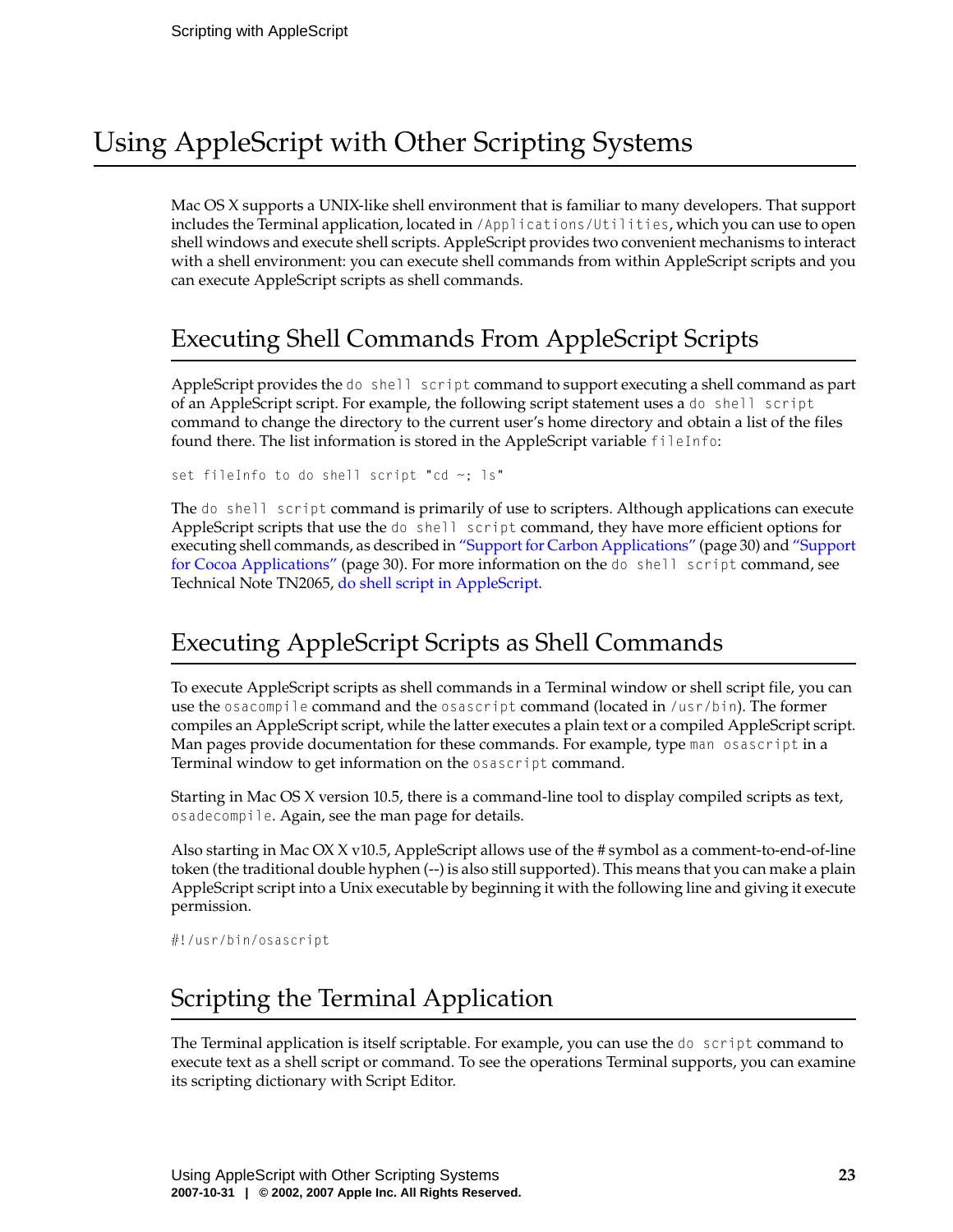#### <span id="page-23-0"></span>Using Other Scripting Languages

For those who have experience with various scripting languages and environments, the previous sections have probably already provided an urge to start experimenting. And you do have a lot of options for combining features from the scripting tools, languages, and environments that are most appropriate for specific kinds of tasks. For example, the following one-line shell script statement combines Perl, AppleScript, and various tools to find duplicate entries in the Address Bookapplication.

osascript -e 'tell app "Address Book" to get the name of every person' | perl -pe 's/, /\n/g' | sort | uniq -d

This statement uses osascript to execute an inline AppleScript script ('tell app "Address Book" to get the name of every person') that returns the names of every address entry from the Address Book application. It pipes the output of this script through the perl tool, and with a series of other commands and pipes, obtains and formats a (possibly empty) list of duplicate names.

For additional information about working with AppleScript from languages such as Ruby and Python, see ["Scripting](#page-32-0) Bridge" (page 33).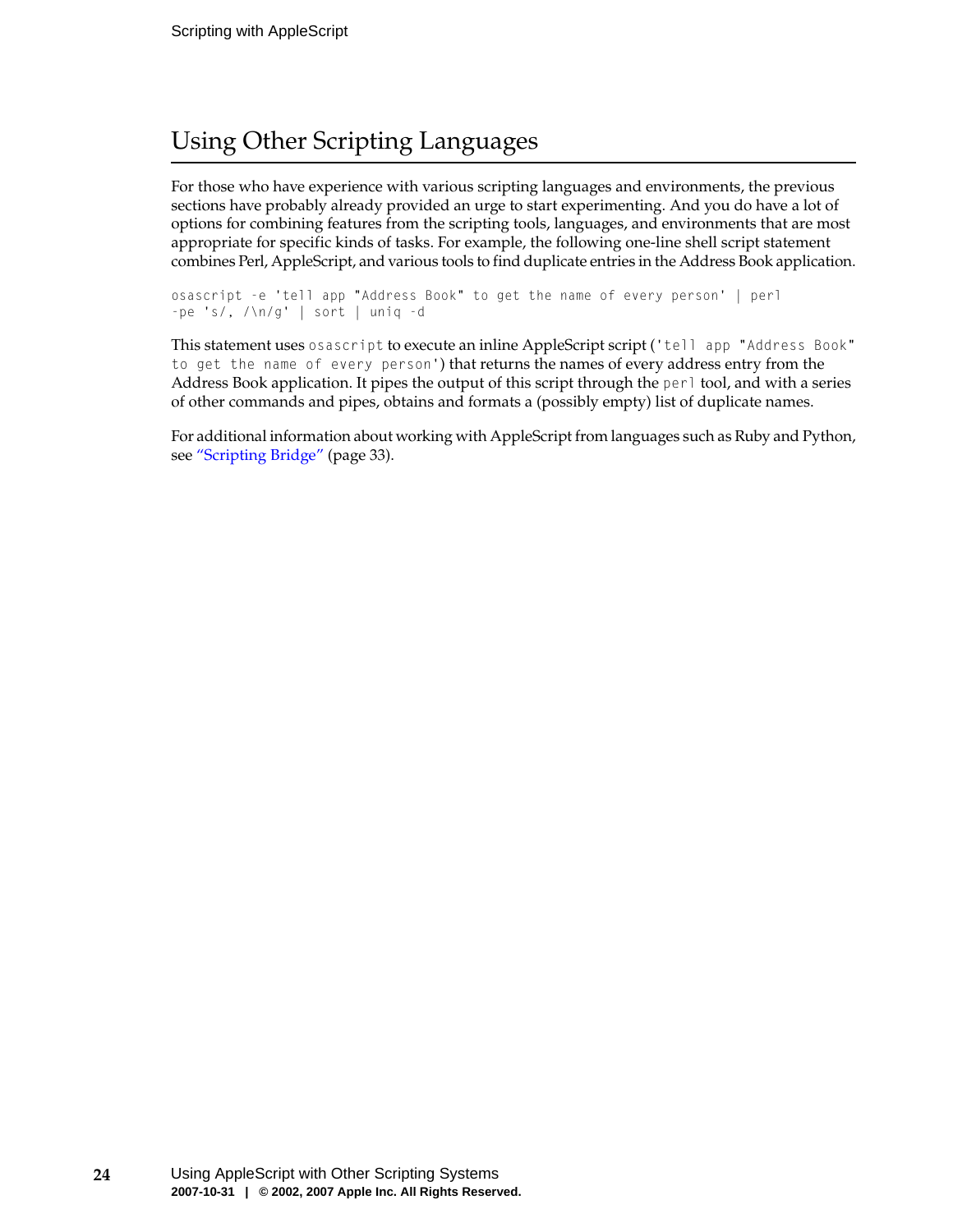# <span id="page-24-0"></span>Scriptable Applications

A **scriptable application** is one that goes beyond the basics of responding to Apple events sent by the Mac OS to make its most important data and operations available to AppleScript scripts or to other applications. To do this, the application must provide both a terminology for scripters to use and the underlying Apple event code to support it. Both Carbon and Cocoa applications can be scriptable, and the Cocoa framework contains built-in support that minimizes the amount of code you have to write.

## <span id="page-24-1"></span>Specifying Scripting Terminology

Scriptable applications describe the scripting terminology they support by supplying a scripting dictionary. A dictionary specifies the commands and objects an application supports, as well as other information that is used by AppleScript or the application itself, and possibly by other applications or scripts that want to take advantage of the application's scriptability. For information on designing a scripting terminology, see Technical Note TN2106, Scripting Interface [Guidelines.](http://developer.apple.com/technotes/tn2002/tn2106.html)

Users typically examine a dictionary for information on how to control an application in their scripts. You can display the dictionary for a scriptable application or scripting addition with Script Editor, as described in "Displaying Scripting [Dictionaries"](#page-19-1) (page 20).

There are currently three dictionary formats:

■ **sdef:** "sdef" is short for "scripting definition." This XML-based format is a superset of the two formats described next and supports new and improved features. Although prior to Mac OS X version 10.4, you could not use an sdef directly in your application, you could convert an sdef into either of the other formats with the sdp tool. Starting in Mac OS X v10.4, Cocoa applications can work natively with the sdef format, as described in Creating a Scripting Definition File and other chapters in *Cocoa Scripting Guide*.

In Mac OS X v10.5 (Leopard), it's possible to create applications that provide dictionaryinformation solely in sdef format, both for Carbon and Cocoa applications. You can read about additional refinements to sdef usage in Cocoa applications for Leopard in the Scripting section of Foundation *Release Notes*.

For documentation on the sdef format, including a change history, see the sdef(5) man page. Scripting Interface Guidelines also includes information on working with sdefs. For documentation on the sdp tool, see the man page for  $sdp(1)$ , as well as Evolution of Cocoa Scriptability Information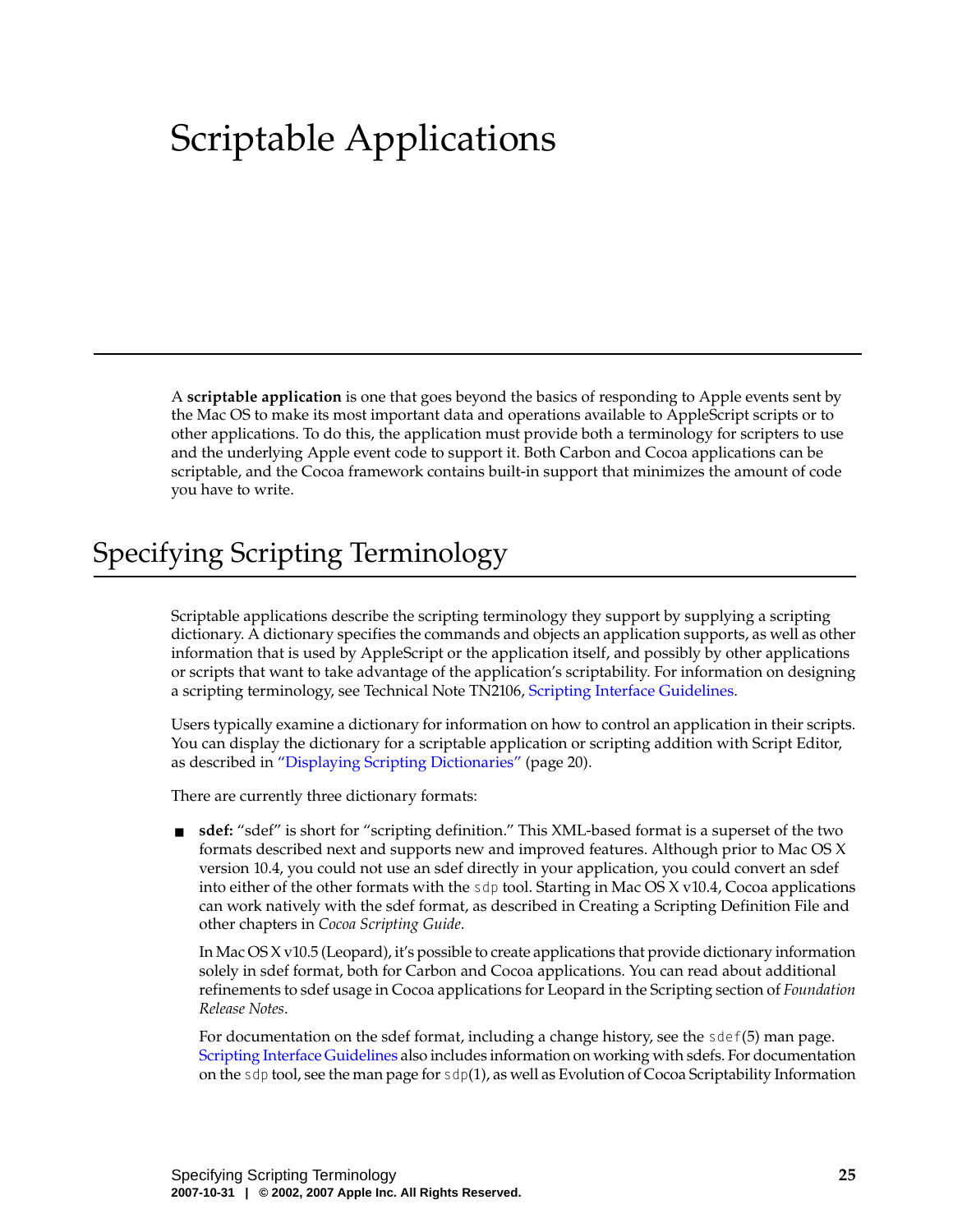in *Cocoa Scripting Guide*. For an example of how to use an sdef file, see the Sketch sample application. For other examples, see the sample code projects listed in ["Support](#page-29-1) for Cocoa [Applications"](#page-29-1) (page 30).

■ **script suite:** This is the original format used by Cocoa applications and it is still supported for backward compatibility. A script suite contains a pair of information property list (plist) files that provide both AppleScript information and information used by the application. An application can contain multiple script suites.

For documentation, see Specifying Application Scripting Support in *Cocoa Scripting Guide*.

**aete:** This is the original dictionary format, and is still used in Carbon applications. The name comes from the Resource Manager resource type in which the information is stored ('aete'). An aete is useful in 10.4 and earlier, in both Carbon and Cocoa applications, to provide a dictionary that scripting languages can use without launching the application.

## <span id="page-25-0"></span>Determining What to Make Scriptable

In designing a scriptable application, it's a good idea to provide access to all of the application's main features, though it may make sense to start with just a key subset. You don't typically make your application's user interface directly scriptable. A good design allows users to script your application's model objects (which represent data and basic behaviors) rather than its user interface (which presents information to the user).

For example, the scripting support for a drawing application might allow a script to rotate an image, but not to perform the user interface operation of clicking a Rotate button. Some applications provide additional capabilities through their scripting interface that aren't otherwise available.

For design information, see "Learning How to Make an Application Scriptable" in *Getting Started with AppleScript* and Technical Note TN2106, Scripting Interface [Guidelines](http://developer.apple.com/technotes/tn2002/tn2106.html).

For information on how to support printing in a scriptable application, see *The Enhanced Print Apple Event*.

# <span id="page-25-1"></span>Registering to Receive Apple Events

A scriptable application typically responds to a set of common commands, such as get data, set data, delete, and save, as well as to other commands that support operations specific to the application. Commands are represented in Apple events by constants defined in framework or application headers. To support a command, an application registers an event handler routine with the Apple Event Manager to handle Apple events it receives that specify that command. The Apple Event Manager dispatches received events to the handlers registered for them.

**Note:** For Cocoa applications, commands are registered automatically, so that developers rarely need to register apple event handlers directly.

For more information on creating and registering event handlers, see Apple Event Dispatching and Responding to Apple Events in *Apple Events Programming Guide*.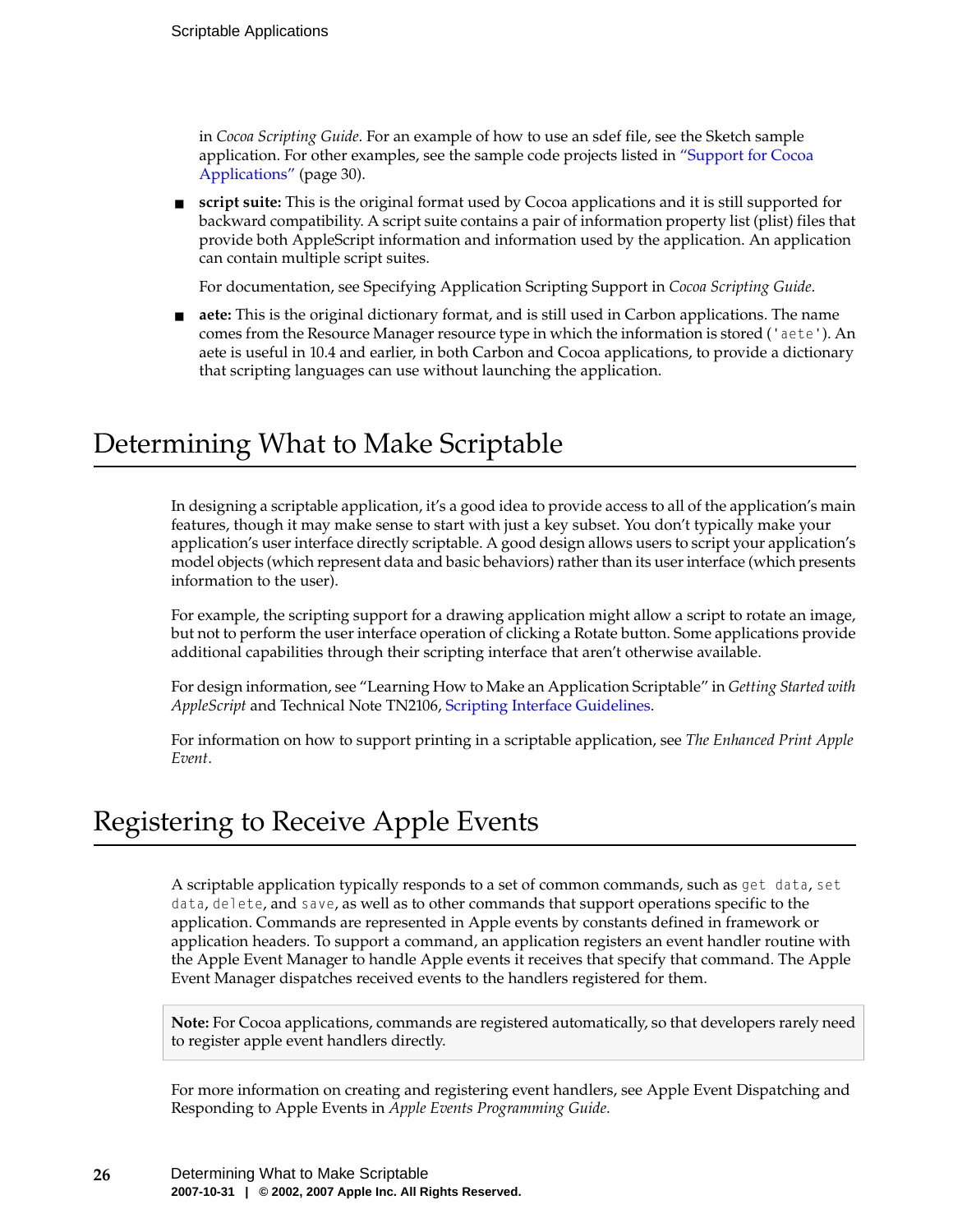# <span id="page-26-0"></span>Resolving Objects in the Application

Apple events often specify items in the application. For example, a get data event might ask for the text of a paragraph in an open document. A distinct item in an application that can be specified in an Apple event is known as an **Apple event object**. (The term object does not imply that the items must be represented internally as objects in an object-oriented programming language.) All such objects are considered to be contained in other objects, with the application itself serving as the ultimate container. For a given application, the **AppleScript object model** (also called the Apple event object model) specifies the classes of objects a scripter can work with in scripts, the accessible properties of those objects, and the inheritance and containment relationships for those objects.

The structures within an Apple event that identify objects are referred to as **object specifiers**. Finding the Apple event objects they specify is known as resolving the object specifiers. To resolve object specifiers, an application must include functions that are able to find objects within their containers. The application registers these functions with the Apple Event Manager, and works with the Apple Event Manager to call them at the appropriate time to obtain the objects they specify.

For Cocoa applications, Cocoa scripting support does much of the work of resolving object specifiers, but a scriptable application must still supply methods that can locate an objectwithin its object model containment hierarchy.

For an example of an AppleScript object model, see About Scriptable Cocoa Applications; for information on how Cocoa applications resolve objects, see Object Specifiers; both are in *Cocoa Scripting Guide*.

### <span id="page-26-1"></span>Recording

A recordable application is one that sends Apple events to itself when a user performs actions with the application. If the user has turned on recording in the Script Editor application (with Script > Record), actions that generate Apple events are recorded into an AppleScript script.

Applications that support recording typically:

- Factor code that implements the user interface from code that actually performs operations (a standard approach for applications that follow the model-view-controller design paradigm).
- Send Apple events within the application to connect those two parts of the application. The Apple Event Manager provides a mechanism for doing this with a minimum of overhead, described in "Addressing an Apple Event for Direct Dispatching" in Creating and Sending Apple Events in *Apple Events Programming Guide*.
- Make sure that any significant action or series of related actions within the application generates an Apple event.

The Finder application in Mac OS X is recordable. Starting in Mac OS X version 10.5, the ["Automator"](#page-34-0) (page 35) application has a separate Record mechanism that lets users record actions into an Automator workflow.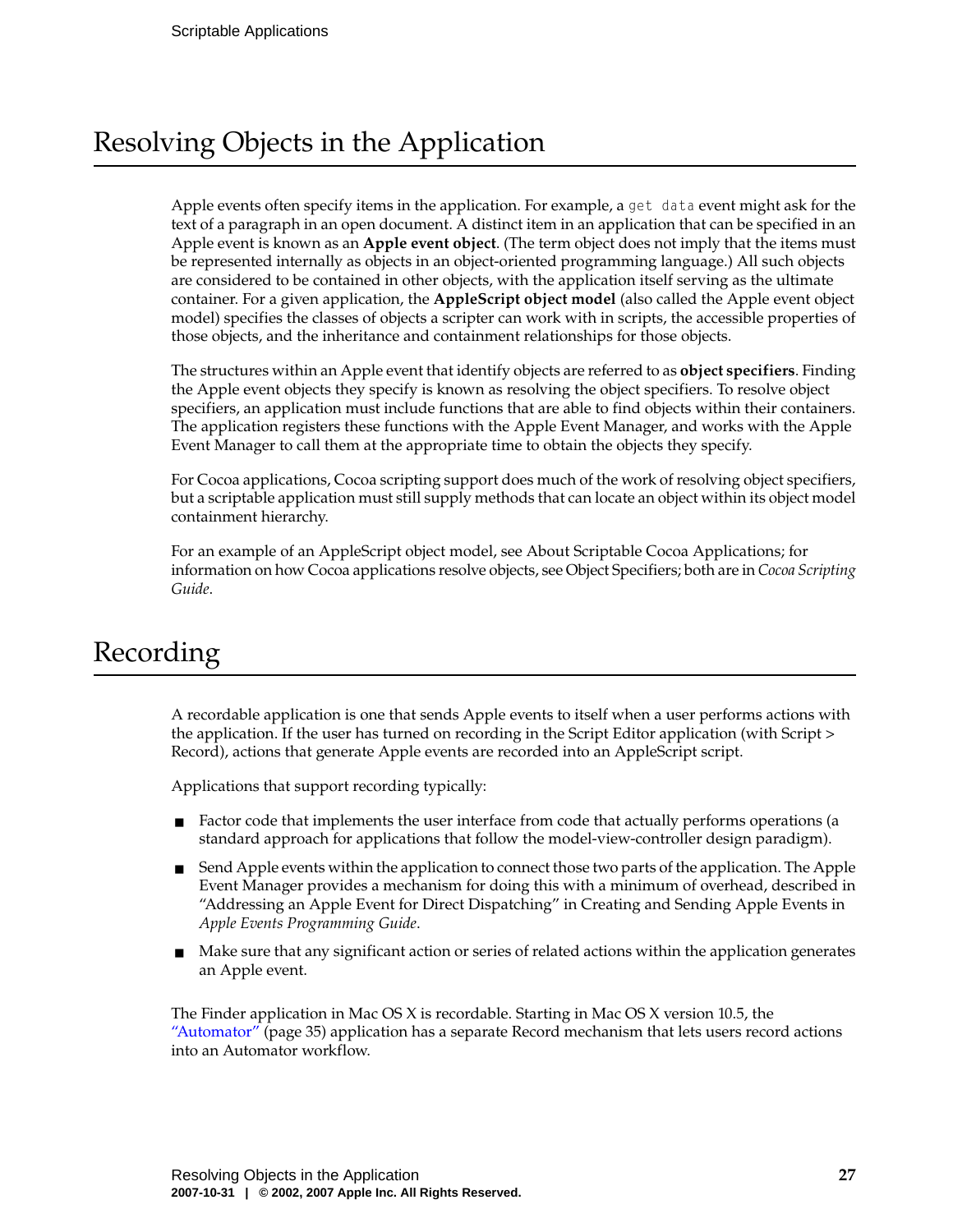# <span id="page-27-0"></span>Creating and Sending Apple Events

An application can create and send Apple events directly. This is usually done either to send internal Apple events, as described in ["Recording"](#page-26-1) (page 27), to obtain services from a scriptable application, or to communicate directly with another application. The Open Scripting Architecture provides various mechanisms for creating and sending Apple events.

Starting in Mac OS X version 10.5, applications can use ["Scripting](#page-32-0) Bridge" (page 33) to obtain services from scriptable applications. Scripting Bridge lets you work efficiently in a high-level language (Objective-C) without having to handle the details of sending and receiving Apple events. (See also "Support for Cocoa [Applications"](#page-29-1) (page 30) for related information.)

When you really do need to send an Apple event directly, see Building an Apple Event and Creating and Sending Apple Events in *Apple Events Programming Guide*.

## <span id="page-27-1"></span>Executing Scripts

To execute scripts, an application establishes a connection with the AppleScript scripting component. It can then:

- Use the standard scripting component routines to manipulate scripts associated with any part of the application or its documents.
- Let users record and edit scripts.
- Compile and execute scripts.

**Note:** Starting in Mac OS X version 10.5, applications can use ["Scripting](#page-32-0) Bridge" (page 33) to obtain services from scriptable applications. This can be much more efficient that manipulating scripts.

An application can store and execute scripts regardless of whether it is scriptable or recordable. If an application is scriptable, however, it can execute scripts that control its own behavior, thus acting as both the client application and the server application for the corresponding Apple events. For more information, see *Open Scripting Architecture Reference*.

<span id="page-27-2"></span>In Cocoa, the NSAppleScript class, described in *NSAppleScript Class Reference*, provides a high-level wrapper for executing AppleScript scripts from applications. For more information, see ["Support](#page-29-1) for Cocoa [Applications"](#page-29-1) (page 30).

# Summary of Operations in a Scriptable Application

The following list summarizes how scriptable applications interact with the Open Scripting Architecture to make their features available to scripters.

The Apple Event Manager defines data structures that are used to construct Apple events.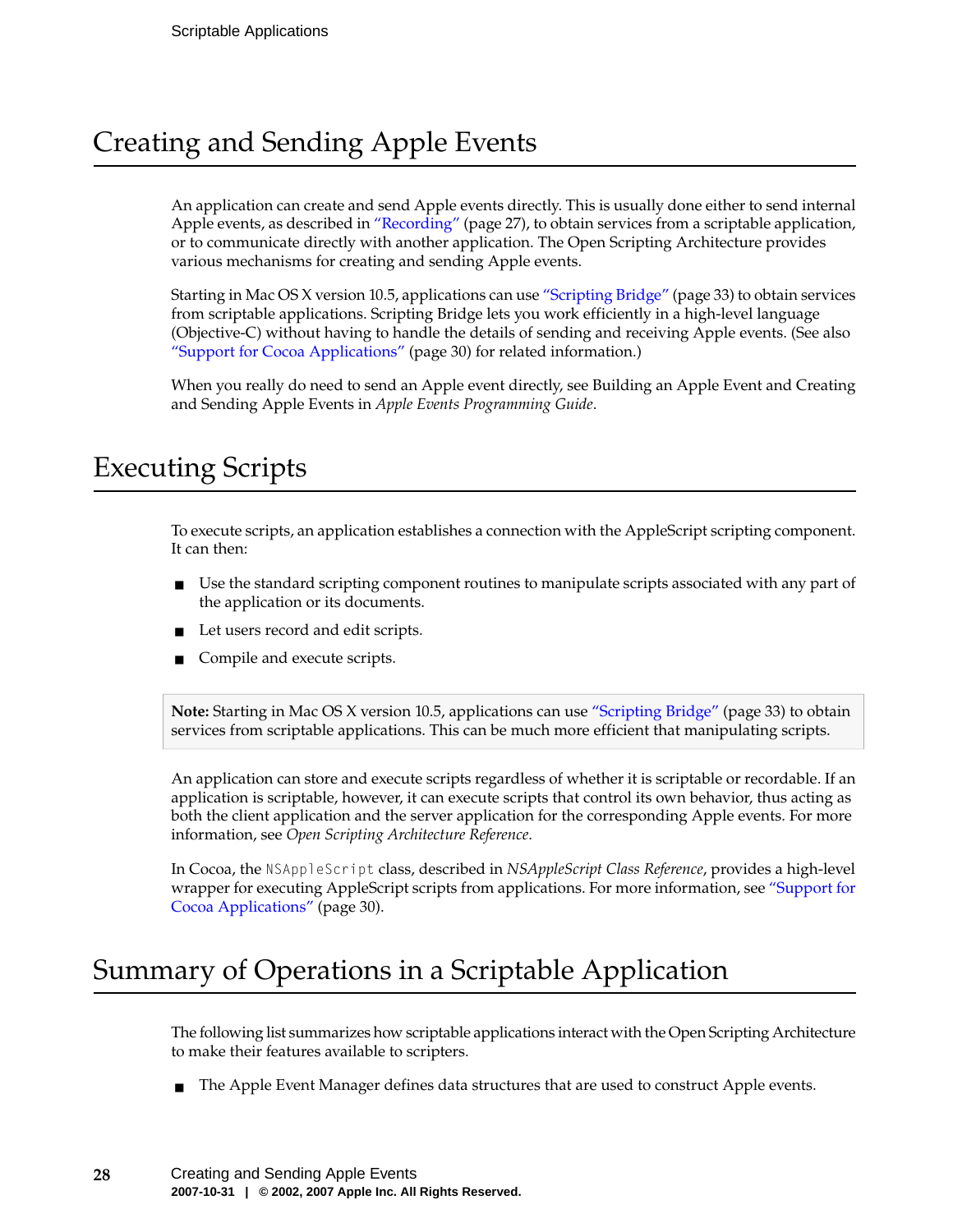- The Open Scripting Architecture (OSA) provides a data transport and event dispatching mechanism for Apple events, built on top of lower level protocols.
- [AppleScript](http://developer.apple.com/documentation/AppleScript/Conceptual/AppleScriptLangGuide/index.html) defines a scripting language, described in AppleScript Language Guide (and third-party books) and implemented by the AppleScript component in Mac OS X.
- There is a small set of Apple events sent by the Mac OS, such as open application, quit, and open documents that all applications should be able to respond to. A scriptable application responds to additional common events, such as get data and set data, as well as to its own specific commands.
- A scriptable application provides a scripting terminology (or dictionary) for the operations it supports. The application can reuse some event constants defined by the OSA or use its own for custom events. (Constants defined by Apple, many of which you can reuse in your applications, are described in *AppleScript Terminology and Apple Event Codes Reference*.)

The sdef file format provides a mechanism for creating one terminology definition that can be converted for use in different environments.

- Developers design their applications so that key operations can be invoked in response to received Apple events.
- A scriptable application works with the Apple Event Manager to:
	- ❏ Register handlers for Apple events it can process.
	- ❏ Extract information from received Apple events, then perform requested operations orreturn requested data.
	- ❏ Construct Apple events for replies or other purposes.

Scriptable Carbon applications work with the Apple Event Manager directly, but for scriptable Cocoa applications, much of this work is handled automatically.

- Scripters write AppleScript scripts that specify scriptable applications and the operations to perform.
- When a script is executed, script statements that target applications are translated by the AppleScript component into Apple events that are sent to those applications.

Applications can also send Apple events directly to other applications.

An application responds to the Apple events it receives by performing operations, returning data, or both.

# <span id="page-28-0"></span>Mac OS X Support for Creating Scriptable Applications

Mac OS X supplies a number of resources that applications can use to work with Apple events and to support scriptability, including the API provided in the following frameworks:

- The underlying support in Mac  $\overline{OS}X$  for creating scriptable applications and working with Apple events is provided by the [Open](#page-12-1) Scripting Architecture, and is described in "The Parts of the Open Scripting [Architecture"](#page-12-1) (page 13).
- **The Cocoa framework** (Cocoa.framework) includes the Application Kit and Foundation frameworks, which together provide the building blocks for sophisticated Mac OS X applications. The Cocoa framework includes a great deal of support for creating scriptable applications.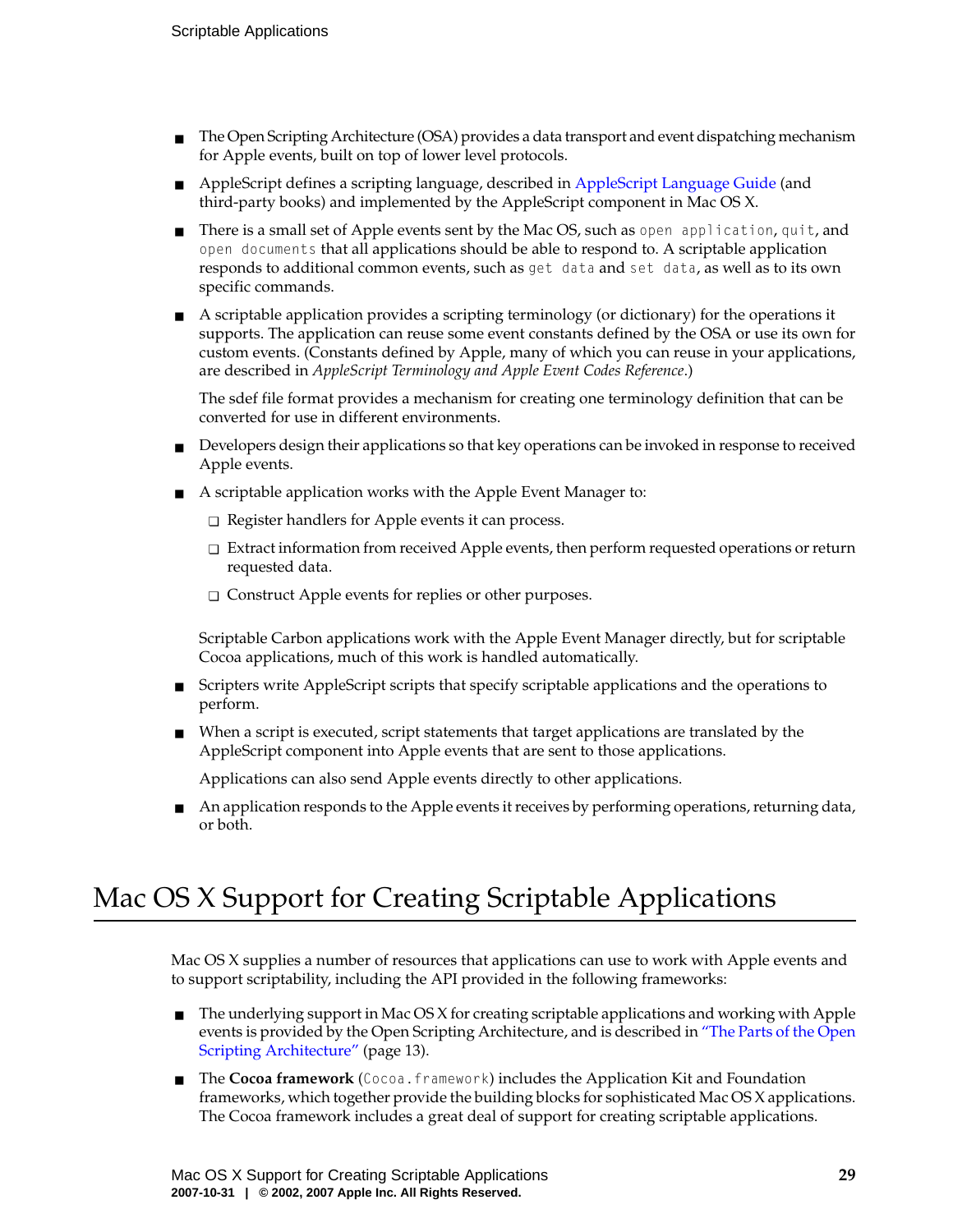For specific Cocoa scripting documentation, see *Cocoa Scripting Guide*.

- The **AppleScriptKit** framework (AppleScriptKit.framework) provides capabilities for AppleScript Studio applications, which are a type of Cocoa application. For more information on AppleScript Studio, see *AppleScript Studio Terminology Reference*.
- Java applications are not typically scriptable, though they can be made AppleScript-aware using the mechanisms described in Mac OS X Integration for Java in *Java Development Guide for Mac OS X*.

#### <span id="page-29-0"></span>Support for Carbon Applications

Carbon applications have traditionally worked directly with the Apple Event Manager to create, send, receive, and interpret Apple events. These topics are described in detail in *Apple Events Programming Guide*.

For information on making your Carbon application scriptable, see previous sections in this chapter, as well as the learning paths in *Getting Started with AppleScript*.

Carbon applications can use functions such as OSACompile and OSAExecute from OpenScripting.framework to compile and execute scripts. Keep in mind, however, that if you are executing a script merely to send a simple command to another application, it is more efficient to create and send an Apple event directly.

<span id="page-29-1"></span>If the purpose for executing a script is just to perform a do shell script command, Carbon applications can do so more efficiently using one of the BSD calls system(3), popen(3), or exec(3), which you can read about at their respective man pages.

#### Support for Cocoa Applications

The Foundation and Application Kit frameworks provide Cocoa applications with automated handling for certain Apple events. This includes events that may be sent by the Mac OS, such as the open application, open documents, print documents, and quit Apple events.

In addition, Cocoa provides substantial support for creating scriptable applications. To take advantage of it, applications provide scriptability information in one of the formats described in ["Specifying](#page-24-1) Scripting [Terminology"](#page-24-1) (page 25). They also create KVC-compliant accessors for scriptable properties in their scriptable classes. (Key-value coding, or KVC, is described in *Key-Value Coding Programming Guide*.) Though creating a fully scriptable application is a non-trivial task, an application can support manystandard AppleScript commands, such as those forgettingand setting properties of application objects, with a relatively small number of additional steps.

Cocoa applications can also use any of the Open Scripting Architecture APIs available to Carbon applications, and in fact, Cocoa links with the Carbon framework. For example, a Cocoa Application might call an Apple Event Manager function to send an Apple event directly (there currently is no Cocoa API to do that).

Starting in Mac OS X version 10.5, the ["Scripting](#page-32-0) Bridge" (page 33) technology provides an efficient way for Cocoa applications to interact with scriptable applications at a high level—that is, without having to construct or parse individual Apple events.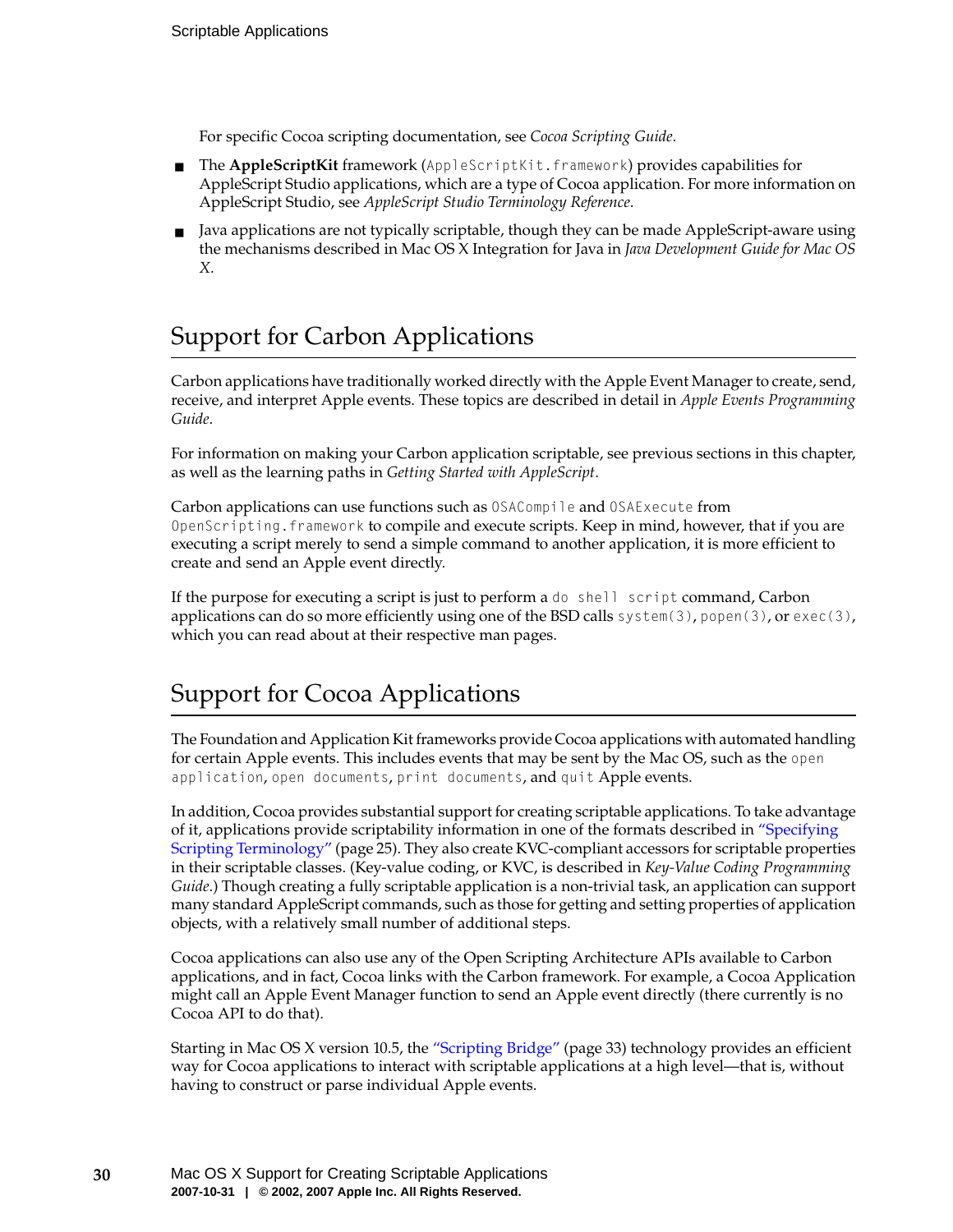Cocoa provides the NSAppleScript class for tasks such as compiling and executing scripts. This gives applications another mechanism to control scriptable applications and take advantage of services they provide. However, you should not use NSAppleScript to execute a script merely to result in sending an Apple event, because it is far more expensive than using Scripting Bridge or creating and sending an Apple event directly. And if the purpose for executing a script is to perform a do shell script command, Cocoa applications can execute shell commands more efficiently using NSTask.

The Cocoa framework also includes classes such as NSAppleEventDescriptor, for working with underlying Apple event data structures, and NSAppleEventManager, for accessing certain Apple Event Manager functions.

Cocoa support for handling Apple events and creatingscriptable applications is documented in *Cocoa Scripting Guide*. For related information, see "Framework and Language Support" in About Apple Events in *Apple Events Programming Guide*. For introductory sample code, see *SimpleScripting*, *SimpleScriptingProperties*,*SimpleScriptingObjects*, and *SimpleScriptingVerbs*.For a more complex example, see the Sketch sample application.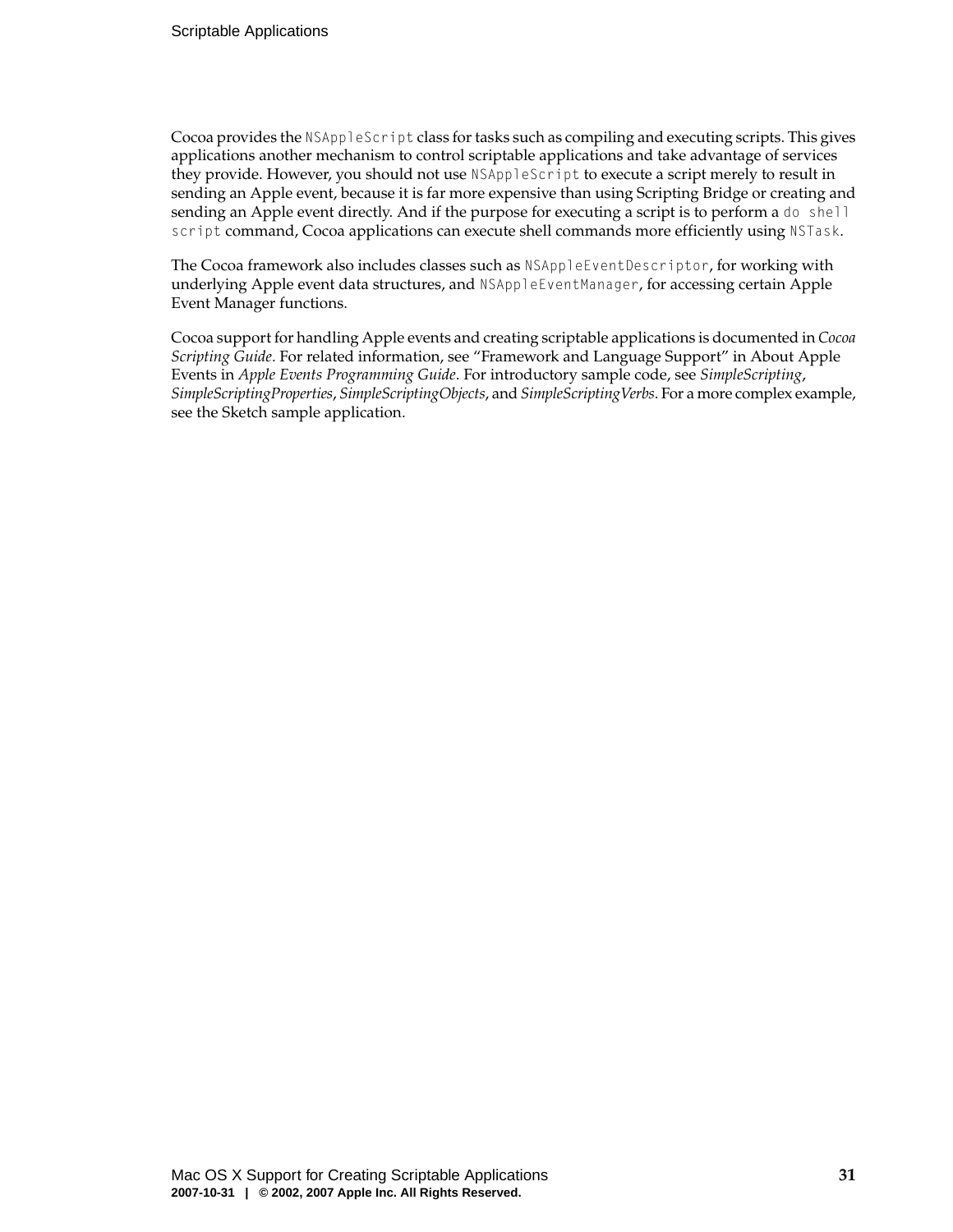Scriptable Applications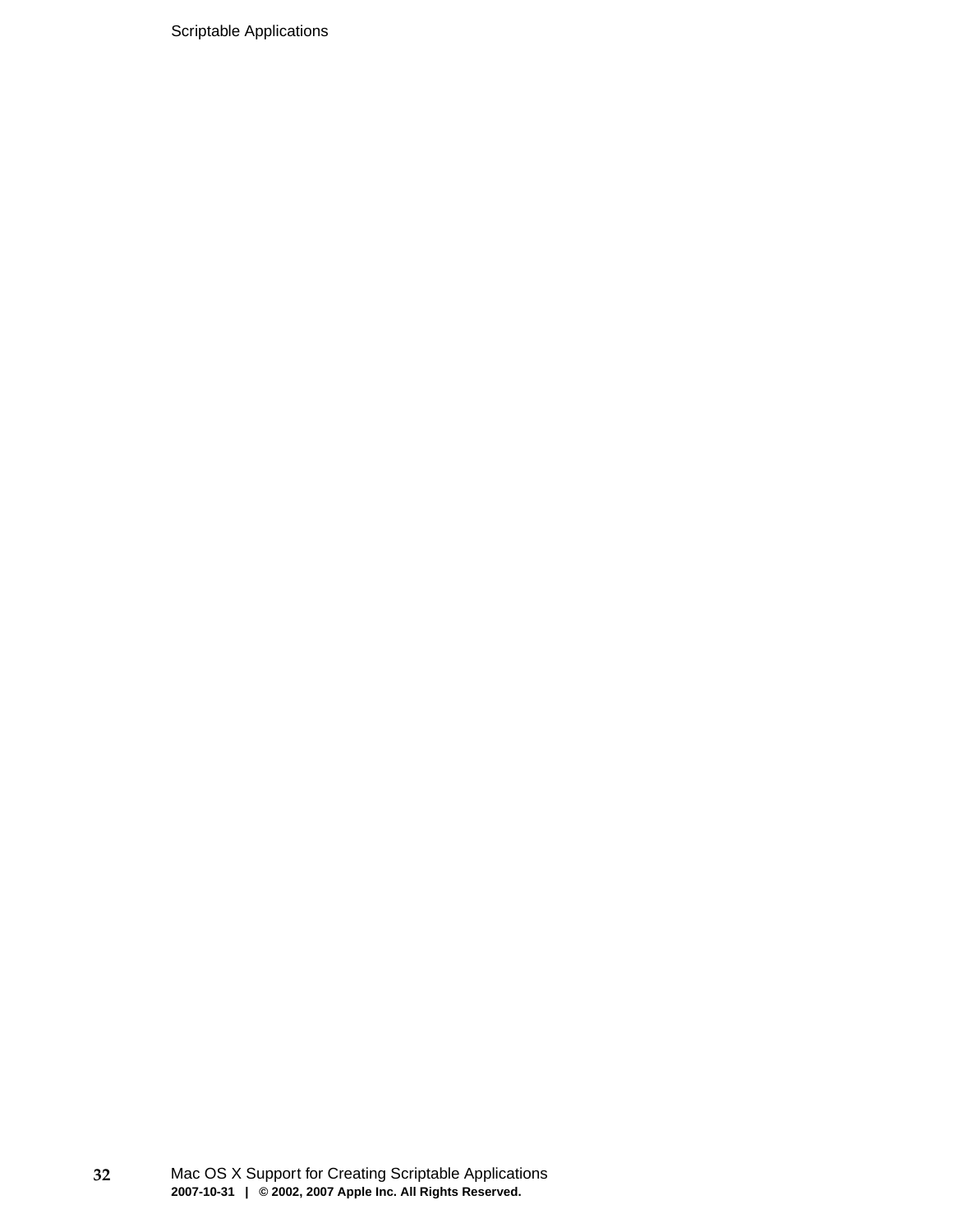# <span id="page-32-0"></span>Scripting Bridge

Scripting Bridge, introduced in Mac OS X version 10.5, provides an automated process for creating an Objective-C interface to scriptable applications. This allows Cocoa applications and other Objective-C code to efficiently access features of scriptable applications, using native Objective-C syntax. Some other scripting languages, such as Ruby and Python, can use also Scripting Bridge (they also have open-source software bridges to scriptable applications—RubyOSA and py-appscript). For more information, see *Ruby and Python Programming Topics for Mac OS X*.

To use Scripting Bridge, you add the Scripting Bridge framework to your application project and use command-line tools to generate the interface files for the scriptable application you want to target. Then in your application code, you obtain a reference to an application object for the targeted scriptable application and send Objective-C messages to it.

For details, see *Scripting Bridge Programming Guide for Cocoa* and *Scripting Bridge Framework Reference*. For related sample code, see *ScriptingBridgeFinder*.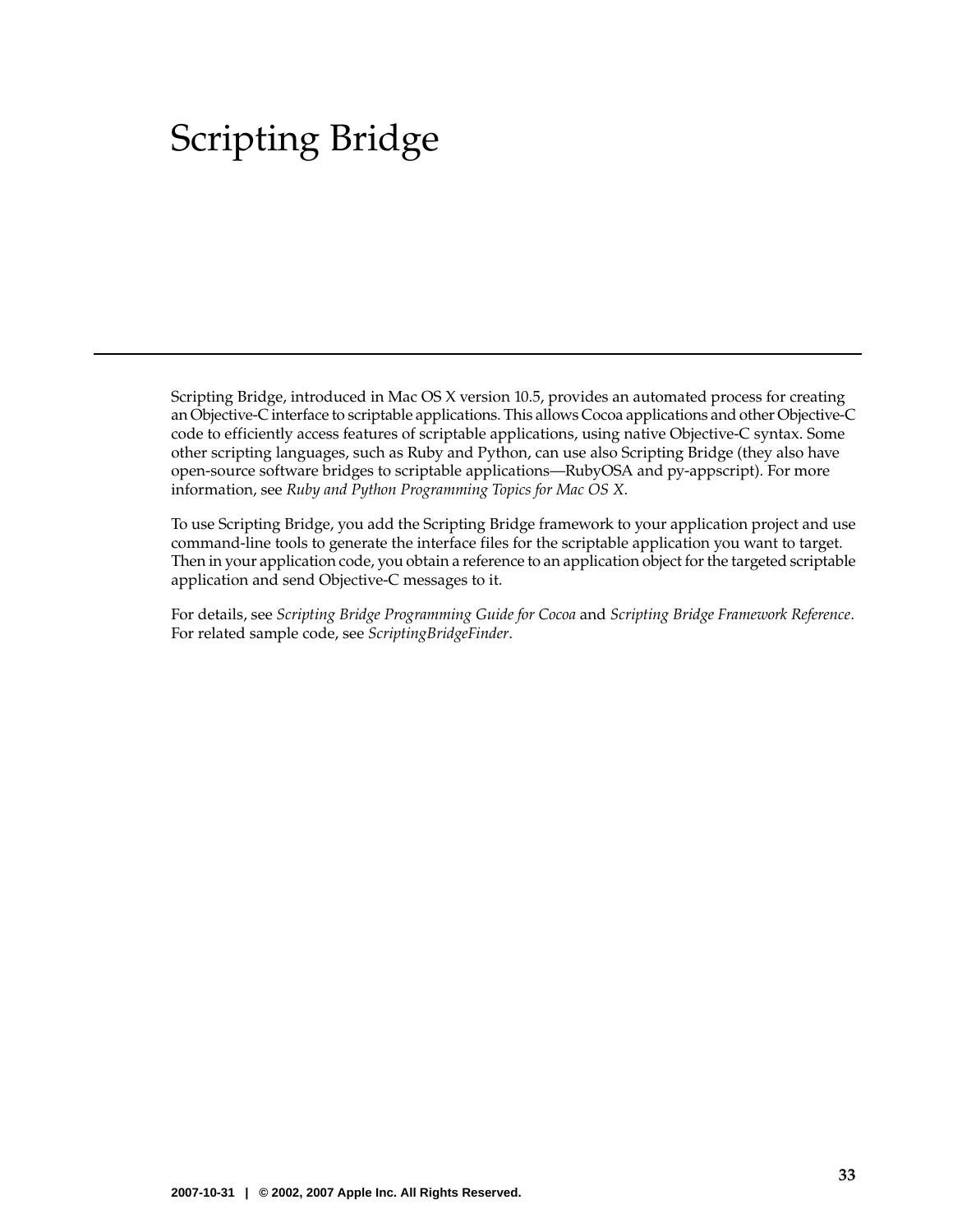Scripting Bridge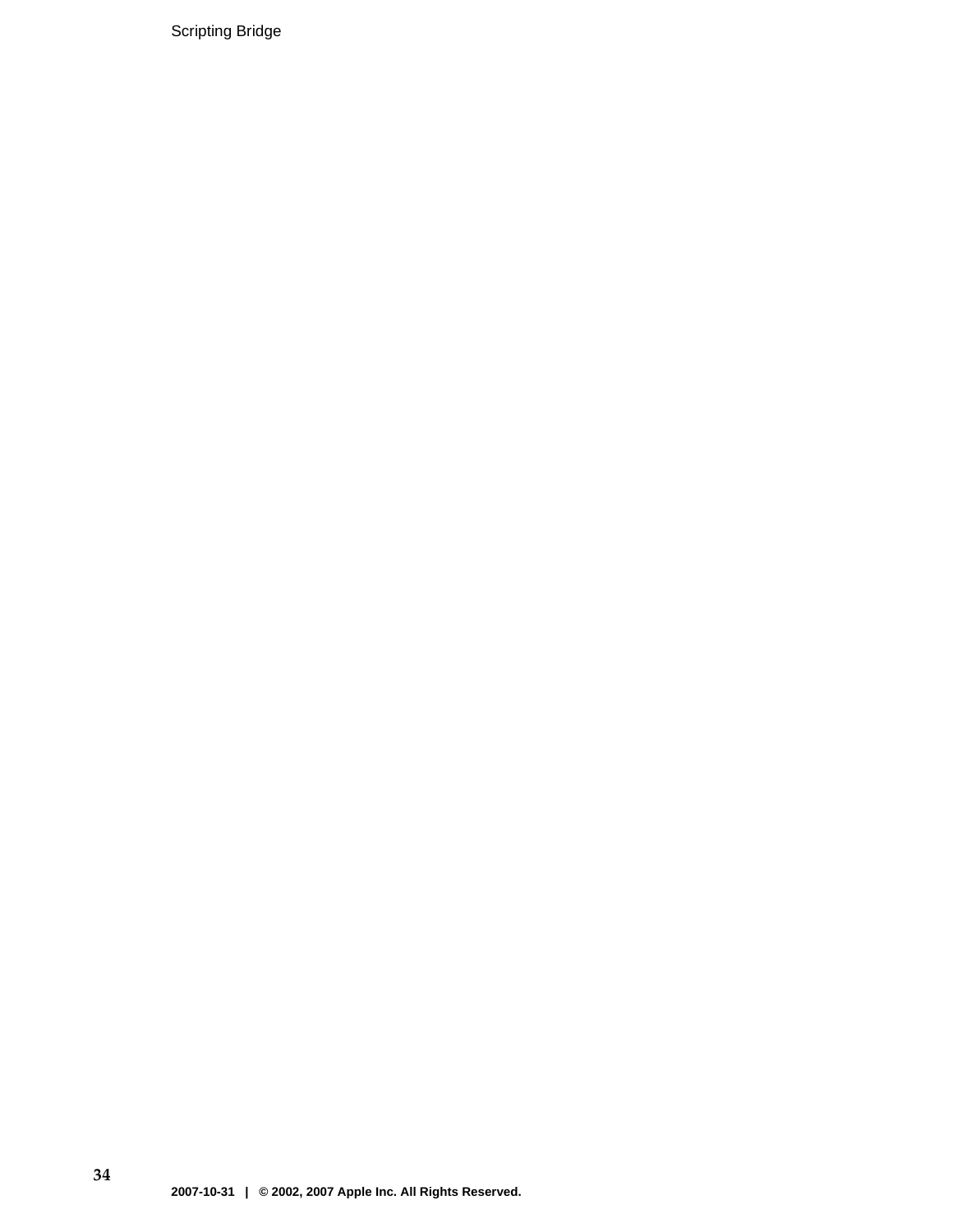# <span id="page-34-0"></span>Automator

Automator is a workflow automation application, first available in Mac OS X version 10.4. Automator, which is located in /Applications, lets you create complex workflows using a graphical interface that does not require any knowledge of scripting languages. A workflow consists of one or more actions, executed sequentially, with each action typically taking the output of the previous action as its input. An action performs a distinct operation, such as copyinga file, croppinga photo, or sending an email message. You can run a workflow in Automator or save it as a standalone application.

Starting in Mac OS X version 10.5, you can also embed and execute Automator workflows in your application.

Automator includes actions for many Apple applications, including Finder, Mail, Safari, Xcode, iPhoto, iTunes, and QuickTime Player, and you can write actions that make features of your applications available in Automator. You use Xcode and Interface Builder to put together actions, using the Action project template (also available starting in Mac OS X v10.4). Actions are implemented as plug-ins and you can write them using AppleScript (for scriptable applications) or Objective-C.

**Note:** If your application is scriptable, other developers and users can write actions for it. However, by supplying actions yourself, you can be sure to make your application look its best in Automator.

For information on using the Automator application, choose Help in Automator or Help > Mac Help in the Finder and search for "Automator". For information on creating actions, see *Automator Programming Guide* and *Automator Framework Reference*. For information on using workflows in your application, see *Automator Release Notes*, as well as the class descriptions for AMWorkflow, AMWorkflowView, and AMWorkflowController in *Automator Framework Reference*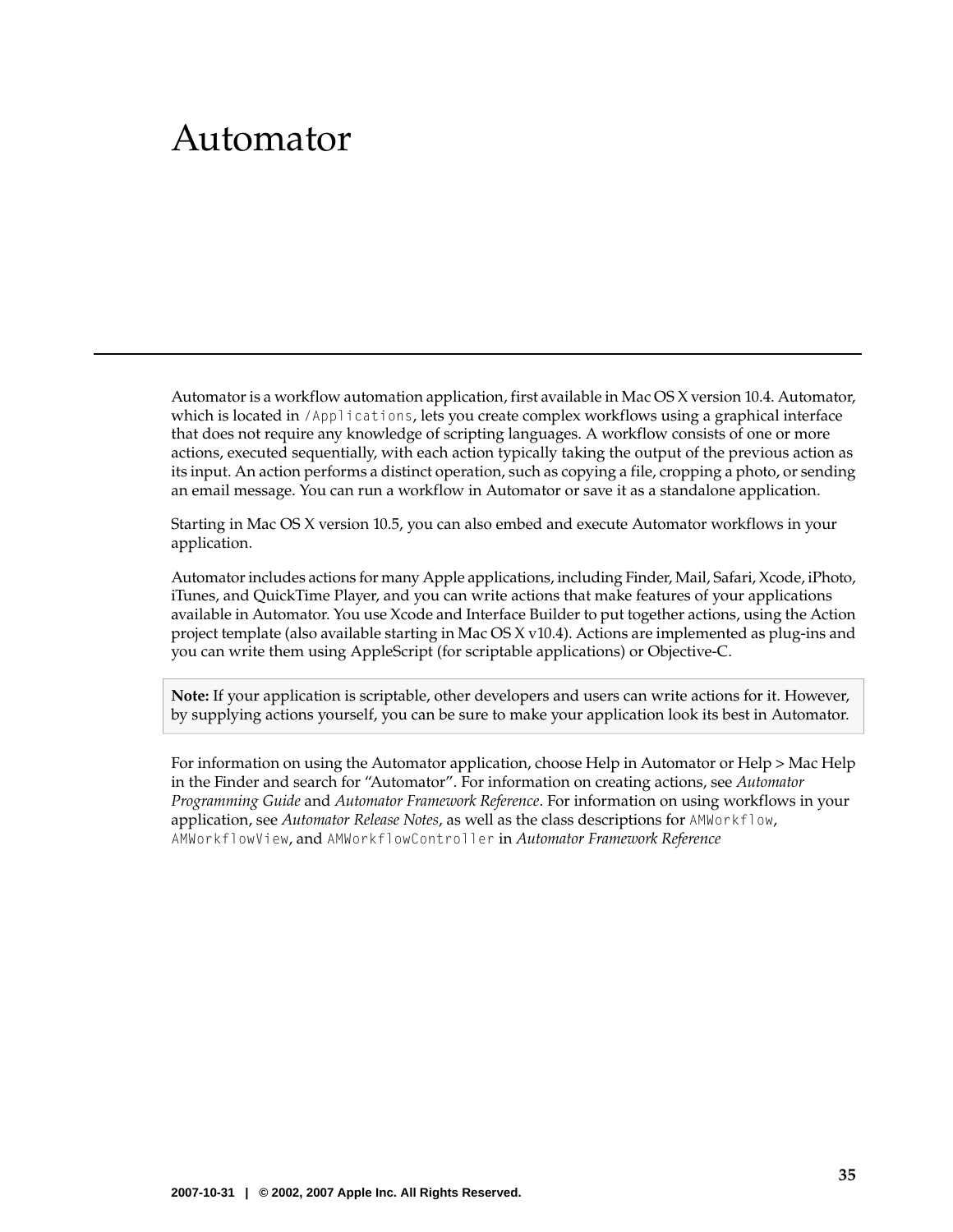Automator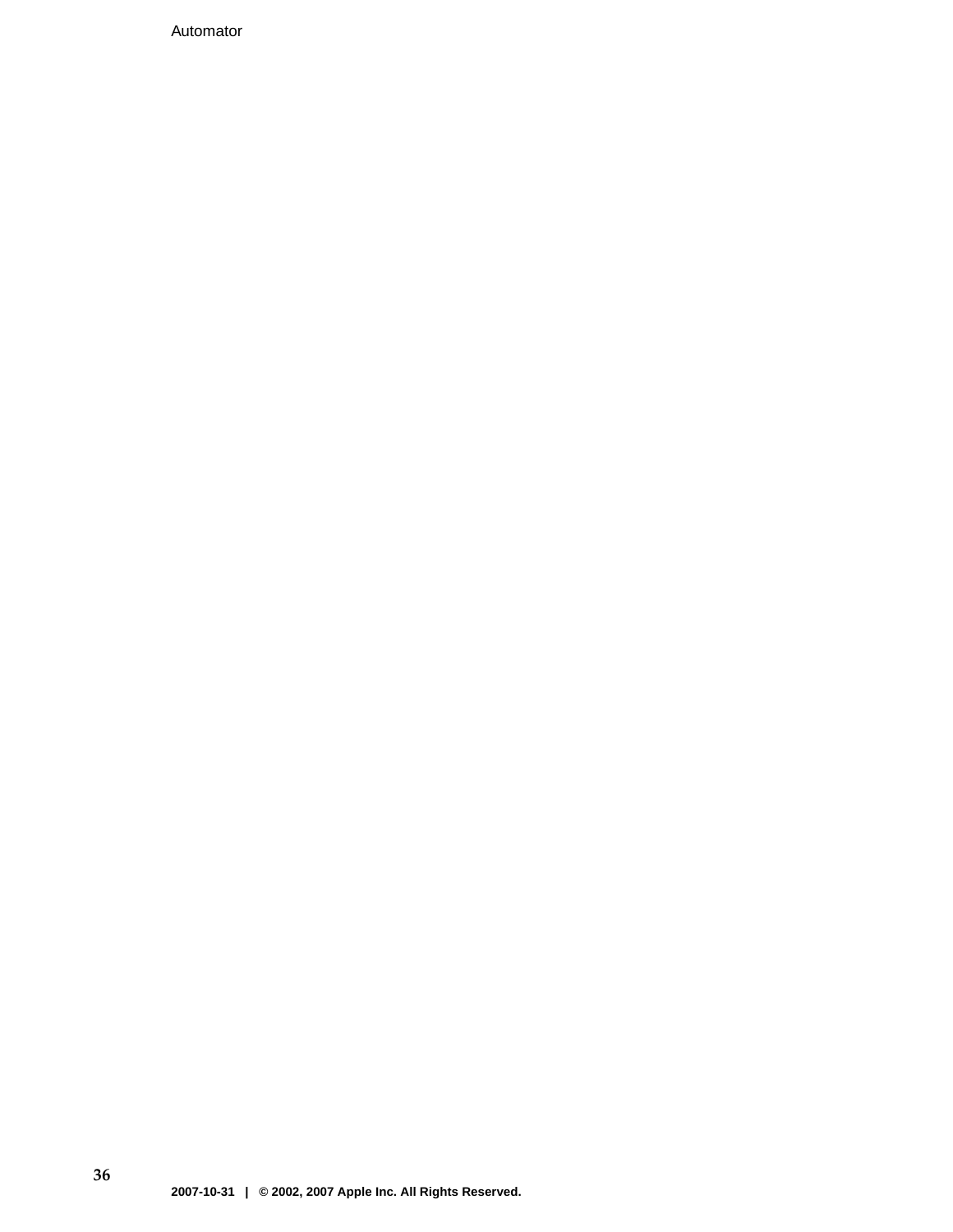# <span id="page-36-0"></span>AppleScript Studio

**AppleScript Studio** combines several Apple technologies to let developers and sophisticated users create native Mac OS X applications that can be driven by AppleScript scripts. You work in the full-featured Xcode development environment and use Interface Builder to create complex user interfaces that support the *Apple Human Interface Guidelines*. Studio applications make use of user-interface objects from the Cocoa application framework, such as windows, buttons, text fields, tabs, tables, and progress bars.

AppleScript Studio can be very useful in rapid prototyping and is ideal for adding a user interface to an existing command-line tool. You can write a Studio application using AppleScript alone or a mix of AppleScript and systems programming languages, such as C, Objective-C, and Java. For example, from an AppleScript script in a Studio application, you can call a Cocoa method, written in Objective-C, to execute a performance-critical operation.

You can find a learning path for AppleScript Studio in *Getting Started with AppleScript*. Or go directly to the documents *AppleScript Studio Programming Guide* and *AppleScript Studio Terminology Reference*. Many sample Studio applications are available in <Xcode>/Examples/AppleScript Studio.

AppleScript Studio applications require Mac OS X version 10.1.2 or later.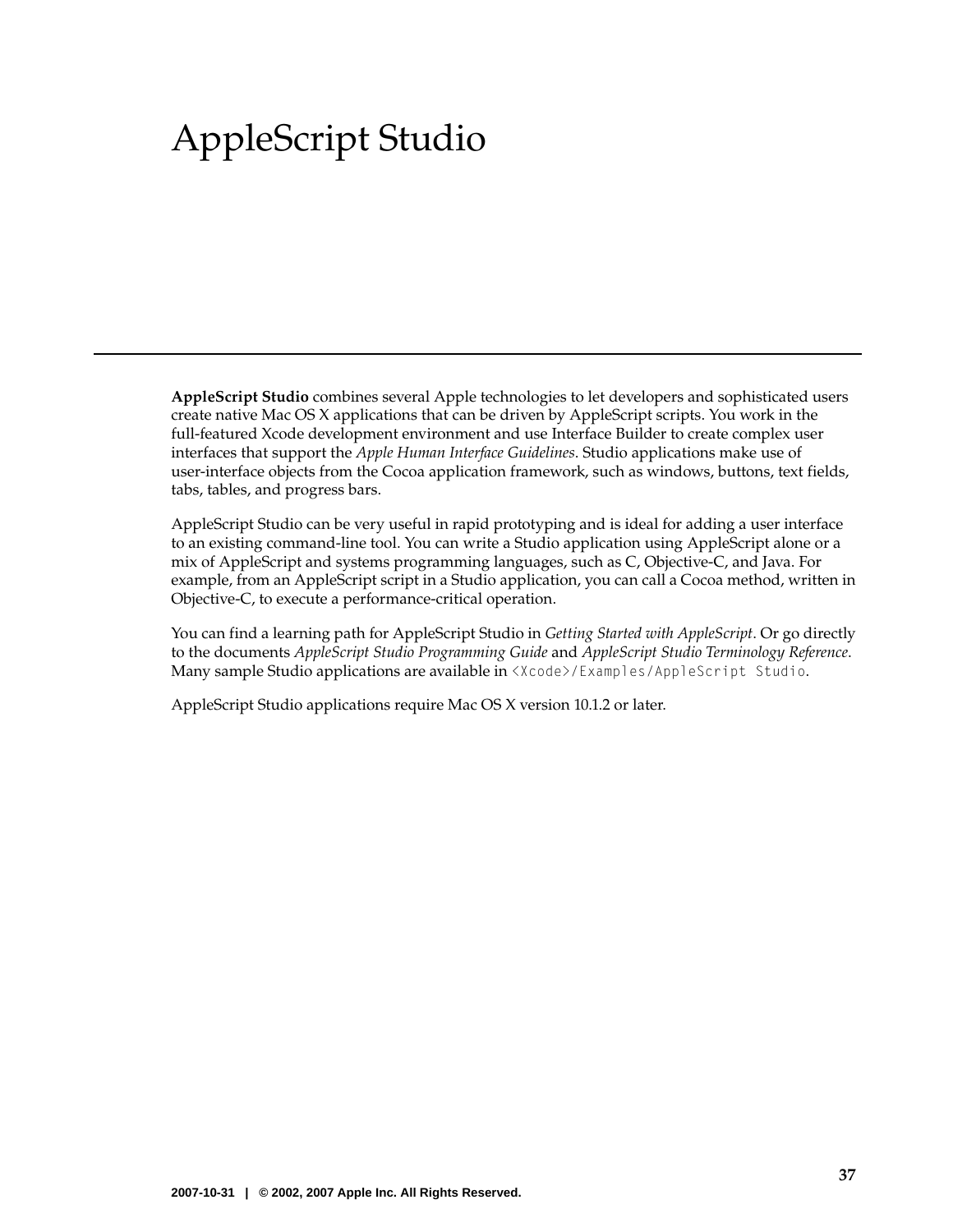AppleScript Studio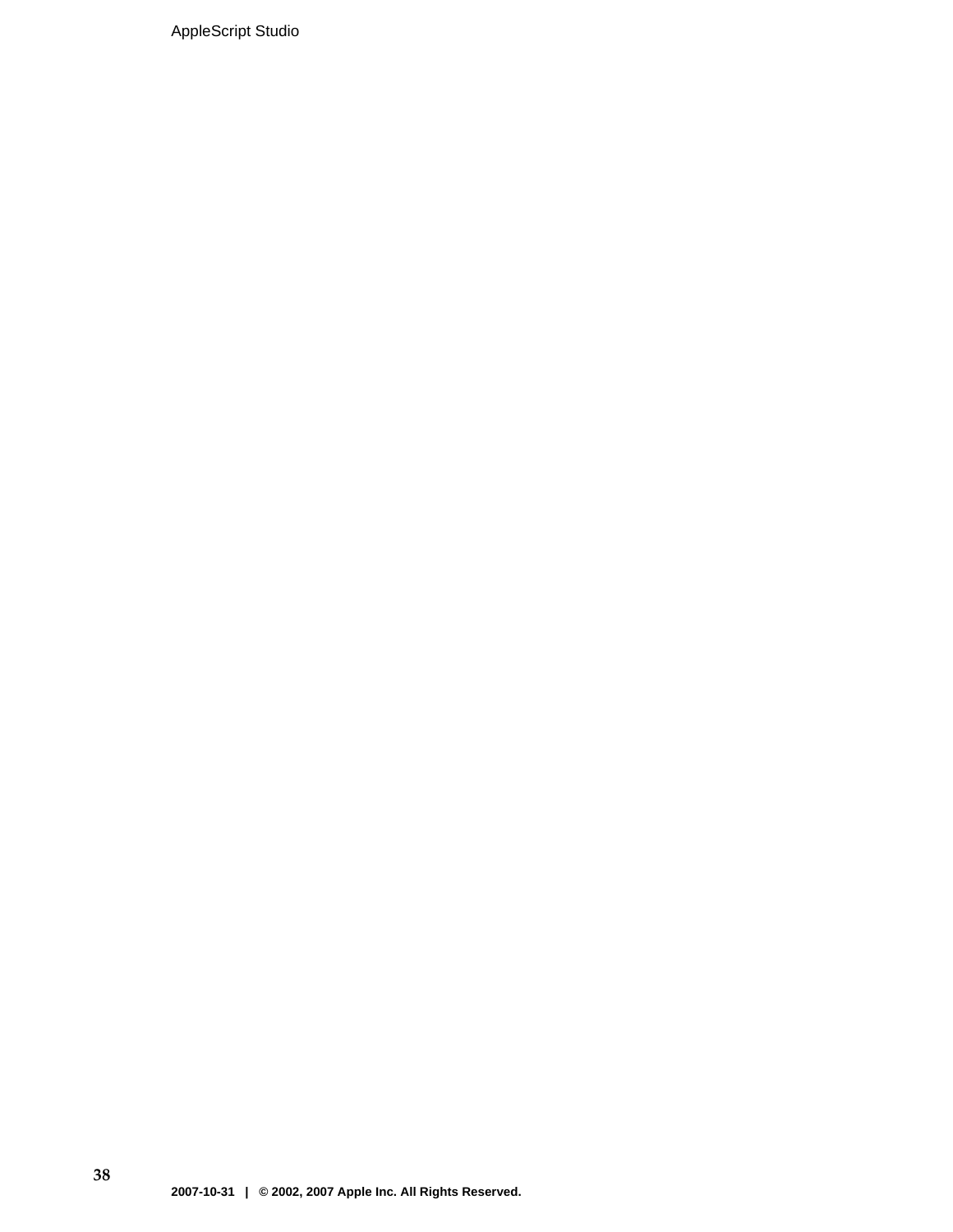# <span id="page-38-0"></span>AppleScript Utilities and Applications

Apple provides a number of utilities and applications in Mac OS X to enhance the features of AppleScript and your scripts. You can get additional information on some items described in this section by searching in Mac Help in the Finder or by going to the [AppleScript](http://www.apple.com/applescript/) website.

### <span id="page-38-1"></span>AppleScript Utility

AppleScript Utility, located in /Applications/AppleScript, is an application that first became available in Mac OS X version 10.4. Starting in Mac OS X version 10.5, this utility is itself scriptable.

AppleScript Utility helps you manage several AppleScript-related features in Mac OS X that were formerly available separately. For example, AppleScript Utility provides an interface to:

- Select a default script editor (to be launched when you double-click a script file.
- Enable or disable GUI scripting (described in "System Events and GUI [Scripting"](#page-39-1) (page 40)).

Prior to Mac OS X v10.4, GUI scripting was enabled through the "Enable access for assistive devices" checkbox in the Universal Access preference pane in System Preferences.

- Launch the Folder [Actions](#page-39-0) Setup application (described in "Folder Actions Setup" (page 40)).
- Specify settings for the Script menu.

The Script menu provides access to scripts for performing tasks such as the following:

- ❏ Opening AppleScript related folders.
- ❏ Working with Apple applications such as Address Book, Mail, and Script Editor.
- ❏ Working with parts of the OS, such as ColorSync, Finder, and Folder Actions.
- ❏ Working with features such as internet services, printing, and URLs.

In Mac OS X version 10.3, you install and remove the Script menu with utility applications located in /Applications/AppleScript.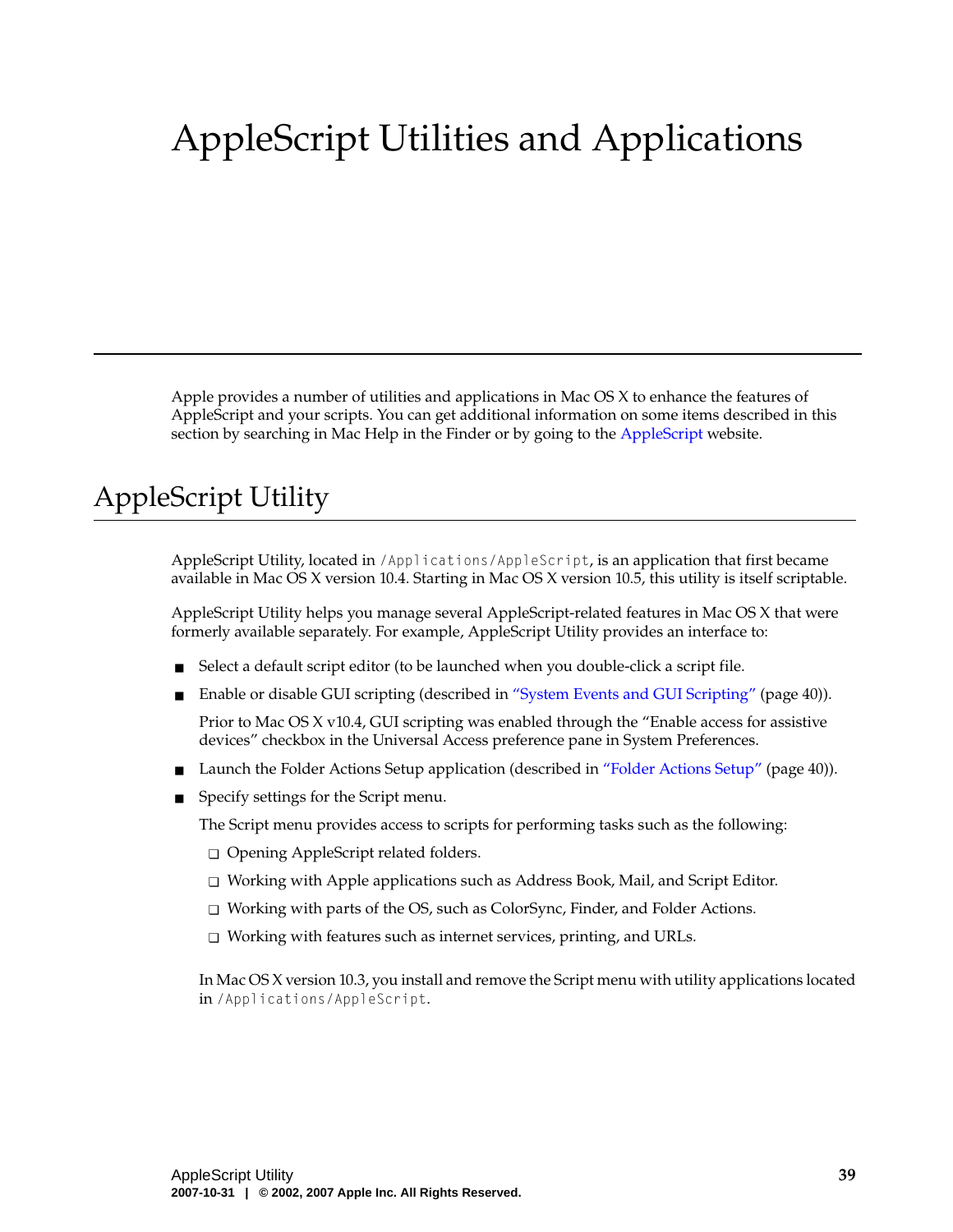## <span id="page-39-0"></span>Folder Actions Setup

Folder Actions is a feature that lets you associate scripts with folders. A script is executed when the folder to which it is attached is opened or closed, moved or resized, or has items added or removed.

Folder Actions Setup, located in /Applications/AppleScript, is an application that first became available in Mac OS X version 10.3. Starting in Mac OS X version 10.5, Folder Actions Setup is itself scriptable.

This utility helps you perform tasks related to Folder Actions, including the following:

- Enable or disable Folder Actions.
- View the folders that currently have scripts attached and view the attached scripts.
- Add folders to or remove folders from the list of folders.
- Attach one or more scripts to a folder.
- Remove attached scripts from a folder.
- Enable or disable scripts attached to a folder.

## <span id="page-39-1"></span>System Events and GUI Scripting

System Events is an agent (or faceless background application) that supplies the terminology for using a number of features in AppleScript scripts. Among these features is GUI scripting, which allows your scripts to perform some actions in applications that have no built-in scripting support. System Events, which is located in /System/Library/CoreServices, has been part of Mac OS X since version 10.1 (Puma), though its features have evolved since that release.

The following are some of the terminology suites supplied by System Events in Mac OS X version 10.4 (and where noted, in version 10.5). For more information, display the application dictionary, as described in "Displaying Scripting [Dictionaries"](#page-19-1) (page 20). You can also get information on many of the features supported by System Events in Mac Help (from the Help menu in Mac OS X) and at the AppleScript GUI [Scripting](http://www.apple.com/applescript/uiscripting/) web page at the [AppleScript](http://www.apple.com/applescript/macosx/) in Mac OS X website.

Accounts suite and Login Items suite

System Events supports scripting of the System Preferences Accounts pane through the terminology in these two suites.

■ Audio File suite and Movie File suite

Available starting in Mac OS X version 10.5, these suites provide terminology for accessing audio files and movie files, and the data they contain.

■ Desktop suite

Available starting in Mac OS X version 10.5, this suite provides access to Desktop preferences, such as the current desktop picture or pictures folder, and the interval for changing the desktop picture.

Disk-Folder-File suite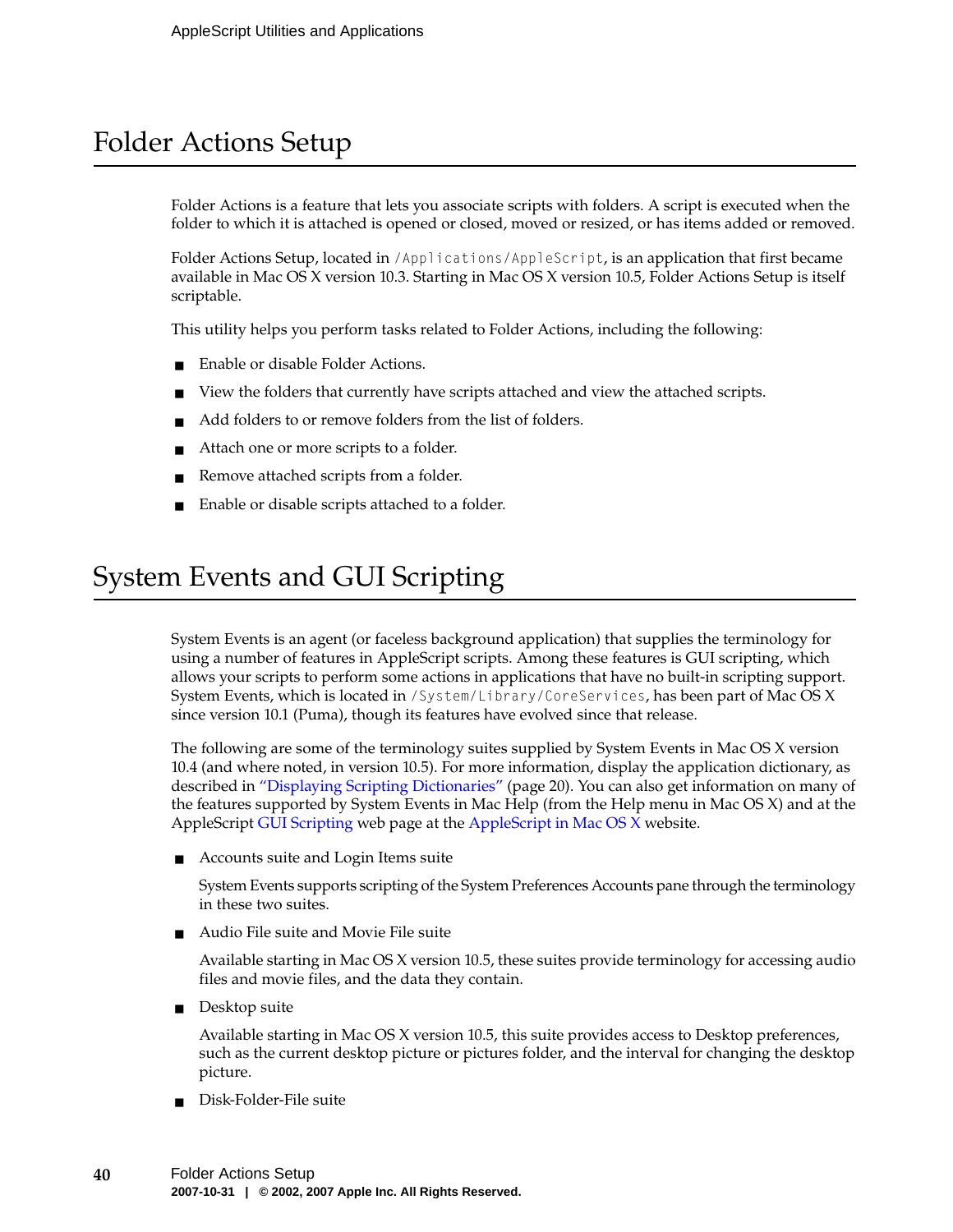Provides terminology to access disks, files, and folders without targeting the Finder. This can be more efficient than using the Finder, and can prevent certain kinds of conflicts.

Dock Preferences suite and Expose Preferences suite

Available starting in Mac OS X version 10.5, these suites provide terminology for accessing Dock preferences, as well as Exposé (including Spaces) and Dashboard mouse and key preferences.

Folder Actions suite

Starting with AppleScript 1.9.0 in Mac OS version 10.2, System Events supports the Folder Actions feature, described in "Folder [Actions](#page-39-0) Setup" (page 40).

■ Network Preferences suite

Available starting in Mac OS X version 10.5, this suite provides terminology for working with items such as connections and disconnections, network locations, and network services.

■ Power suite

Provides commands for sleeping, logging out, shutting down, or restarting your computer.

■ Property List suite

Provides terminology for reading and writing the information in property list files.

■ Processes suite

Provides classes and commands for GUI Scripting, a feature available starting in Mac OS X version 10.3 that allows scripters to control applications that are either not scriptable or only partially scriptable. With GUI Scripting, AppleScript scripts can select menu items, push buttons, and perform other tasks to control the interfaces of most non-Classic applications. However, as the name implies, GUI scripting works by scripting the user interface, and so tends to result in fragile scripts. For example, items in an application's user interface may change in various ways between releases, or even between launches of the application, depending on preference settings and other factors.

This suite is called the Processes suite because in GUI scripting, the root for any script must be a process (represented by an instance of the application process class). The GUI Scripting architecture is based on the accessibility support in Mac OS X, which must be enabled, in Mac OS X v10.4, through the AppleScript Utility. Prior to Mac OS X v10.4, GUI scripting was enabled through the "Enable access for assistive devices" checkbox in the Universal Access preference pane in System Preferences.

For more information, see the GUI [Scripting](http://www.apple.com/applescript/uiscripting/) web page.

■ QuickTime File suite

Available starting in Mac OS X version 10.5, this suite provides terminology for working with QuickTime files, including data, annotations, and tracks.

■ Security suite

Available starting in Mac OS X version 10.5, this suite provides access to Security preferences, such as automatic login and password requirements.

**System Events suite** 

This suite provides a great deal of terminology for working with parts of the OS. That includes properties for accessing certain folders (preferences folder, favorites folder, desktop pictures folder, and so on), the startup disk, and other useful items.

■ XML suite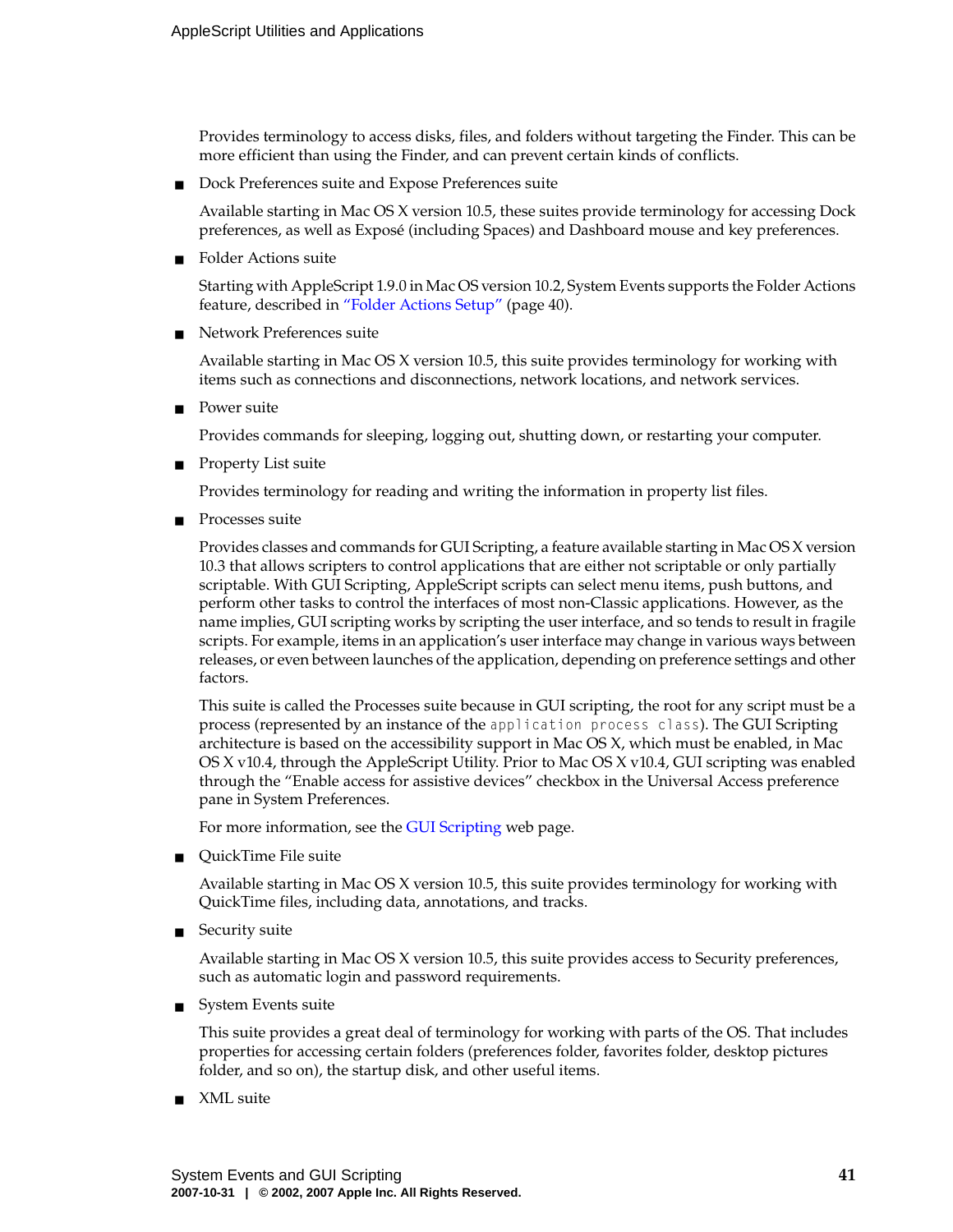Provides terminology for working with information in XML files.

#### <span id="page-41-0"></span>Image Events

Like System Events, Image Events is an agent (or faceless background application) that is located in /System/Library/CoreServices. Image Events supports the manipulation, from scripts, of images and image-related data through operations such as cropping, embedding, matching, padding, profiling, rotating, and scaling. These operations are typically used in print, web, and media publishing.

Image Events has been part of Mac OS X since version 10.4 and provides access to the built-in service called SIPS (Scriptable Image Processing Server) that became available in that OS release.

You can find more information on Image Events in Mac Help (from the Mac OS X Help menu) or at the Image [Events](http://www.apple.com/applescript/imageevents/) web page. You can also examine the Image Events dictionary with Script Editor, as described in "Displaying Scripting Dictionaries" (page 20). SIPS is described in [Technical](http://developer.apple.com/technotes/tn/tn2035.html#TNTAG58) Note TN2035 [ColorSync](http://developer.apple.com/technotes/tn/tn2035.html#TNTAG58) on Mac OS X. You can also get some information about SIPS by typing  $\sin s$  -help in a Terminal window.

#### <span id="page-41-1"></span>Database Events

Database Events is a simple, scratchpad database implementation for use in AppleScript scripts. It allows any script applet to create and edit its own database.

You can use Database Events to create a new database with a file associated with it or to open a database file to access its database. Databases contain records, records contain fields, and fields contain a name and a value. The assignment of names and values is free form, as the scripter defines it. Databases persist in the file system, across executions of Database Events.

Database Events has been part of Mac OS X since version 10.4. Like System Events, Database Events is an agent (or faceless background application) that is located in /System/Library/CoreServices.

You can examine the Database Events dictionary with Script Editor, as described in ["Displaying](#page-19-1) Scripting [Dictionaries"](#page-19-1) (page 20).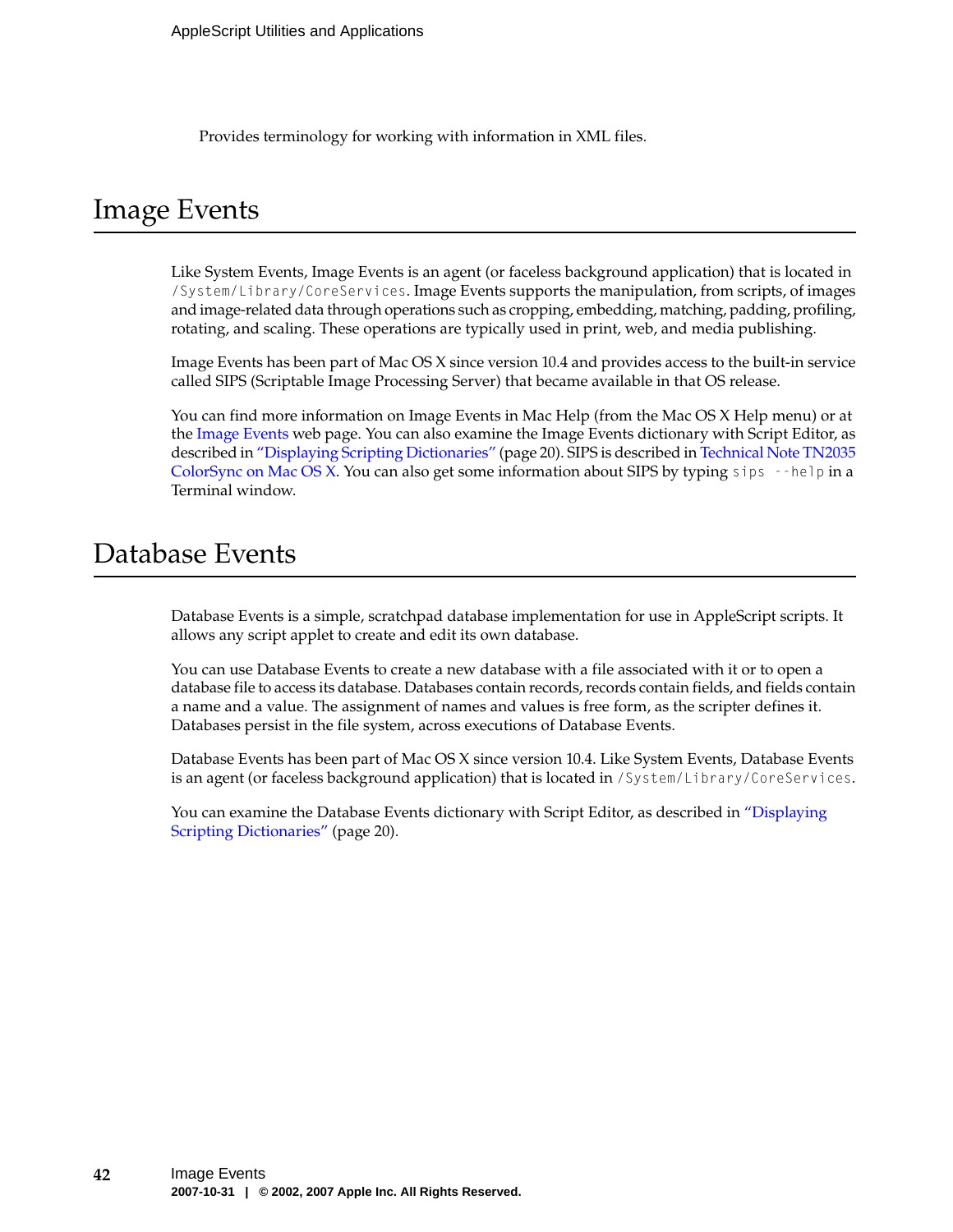# <span id="page-42-0"></span>Document Revision History

This table describes the changes to *AppleScript Overview*.

| <b>Date</b> | <b>Notes</b>                                                                                                                                                                                                                                                                                                                                                                                                                                                                                                                                             |
|-------------|----------------------------------------------------------------------------------------------------------------------------------------------------------------------------------------------------------------------------------------------------------------------------------------------------------------------------------------------------------------------------------------------------------------------------------------------------------------------------------------------------------------------------------------------------------|
| 2007-10-31  | Updated to reflect AppleScript changes for Mac OS X version 10.5.                                                                                                                                                                                                                                                                                                                                                                                                                                                                                        |
|             | Added a chapter to describe the "Scripting Bridge" (page 33) technology<br>that was introduced in Mac OS X v10.5. In several places, noted that using<br>Scripting Bridge can be easier and more efficient than using native Apple<br>events to use the services of scriptable applications.                                                                                                                                                                                                                                                             |
|             | In "Open Scripting Architecture" (page 13), added a section "Faceless<br>Background Applications" (page 17) that describes this mechanism for<br>extending AppleScript.                                                                                                                                                                                                                                                                                                                                                                                  |
|             | In the renamed chapter "AppleScript Utilities and Applications" (page<br>39), added a section to describe the AppleScript helper application<br>"Database Events" (page 42), which is available beginning in Mac OS X<br>v10.4. In the same chapter, noted that the AppleScript Utility and Folder<br>Actions Setup applications are themselves scriptable. Also added<br>information on new terminology supported by the System Events<br>application, including the Desktop, Dock Preferences, Network Preferences,<br>Security, and other new suites. |
|             | Moved the descriptions for "AppleScript Studio" (page 37) and<br>"Automator" (page 35) to separate chapters and, in the latter, added<br>information on new features available in Mac OS X v10.5.                                                                                                                                                                                                                                                                                                                                                        |
|             | Combined information that was previously in several places into the<br>renamed chapter "Scriptable Applications" (page 25). The section "Support<br>for Cocoa Applications" (page 30) now provides links to sample code<br>projects.                                                                                                                                                                                                                                                                                                                     |
|             | Added various information to the section "Specifying Scripting<br>Terminology" (page 25), including a note that changes to sdef usage in<br>Cocoa applications for Mac OS X v10.5 are described in the Scripting section<br>of Foundation Release Notes.                                                                                                                                                                                                                                                                                                 |